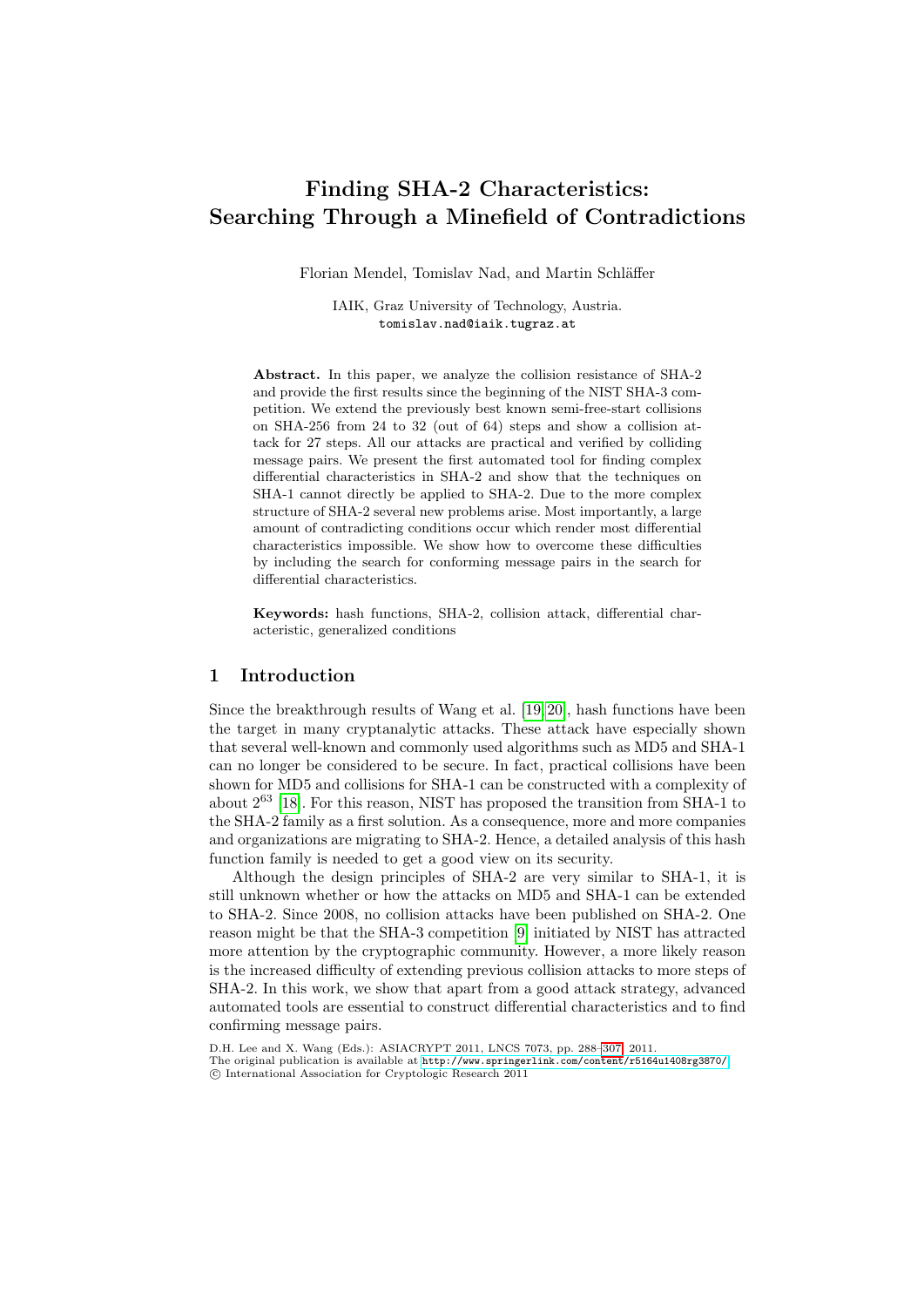Related Work. In the past, several attempts have been made to apply the techniques known from the analysis of SHA-1 to SHA-2. The first known cryptanalysis of the SHA-2 family was published by Gilbert and Handschuh [3]. They have s[how](#page-14-0)n 9-step local collisions which hold with a probability of  $2^{-66}$ . Hawkes e[t al](#page-13-1). [6] have improved these results to get local collisions with a probability of  $2^{-39}$  by considering modular differen[ces](#page-13-2).

In [8], Mendel et al. have analyzed how collision attacks can be applied to step reduced SHA-256. They have shown that the properties of the message expansion of SHA-256 [pre](#page-13-3)vent an efficient extension of the techniques of Chabaud and Joux [1] and Wang et al. [19]. Nevertheless, they presented a collision for 18 steps of SHA-256. In [12], Sanadhya and Sarkar have revisited the problem of obtaining a local collision for the SHA-[2 fa](#page-13-4)[mil](#page-13-5)y, and in [13] they have shown how to use one of these local collisions to construct another 18-step collision for SH[A-25](#page-13-6)6.

Finally, Nikolić and Biryuk[ov](#page-13-7) [11] found a 9-step differential using modular differences which can be used to construct a practical collision for 21 steps and a semi-free-start collision for 23 steps of SHA-256. This was later extended to 22, 23 and 24 steps by Sanadhya and Sarkar in a series of papers [14–16]. The best known collision attack o[n S](#page-14-0)HA-256 so far was for 24 steps and has been found by Sanadhya and Sarkar [15], and Indesteege [et](#page-13-8) al. [7].

All these results use rather simple differential characteristics which are constructed mostly manually or using basic cryptanalytic tools. However, the most efficient collision attacks on SHA-1 [u](#page-13-9)se more complex characteristics, especially in the first few steps of the attack. Constructing such complex characteristics is in general a difficult task. First, Wang et al. [19] have constructed such a characteristic for SHA-1 manually. Later, De Cannière and Rechberger [2] proposed a method to efficiently find such complex characteristics for SHA-1 in an automated way. Furthermor[e,](#page-13-7) also the best practical collision attack on SHA-1 (with the highest number of steps) is based on this approach [4].

Our Contribution. Currently, all collision attacks on SHA-2 are of practical complexity and based on the same basic idea: extending a local collision over 9 steps to more steps. As already mentioned in [7], this kind of attack is unlikely to be extended beyond 24 steps. In this work, we investigate new ideas to progress in the cryptanalysis of SHA-2. First, we extend the idea of finding local collisions to more than 9 steps by exploiting the nonlinearity of both the state update and message expansion.

To find such local collisions an automated tool to search for complex differential characteristics is needed. We start with the approach of De Cannière and Rechberger [2] on SHA-1. Unfortunately, their techniques cannot directly be applied to SHA-2. We have observed several problems in finding valid differential characteristics for SHA-2. In this work, we have identified these problems and show how to solve them efficiently. Most importantly, a very high number of contradicting conditions occurs which render most differential characteristics impossible.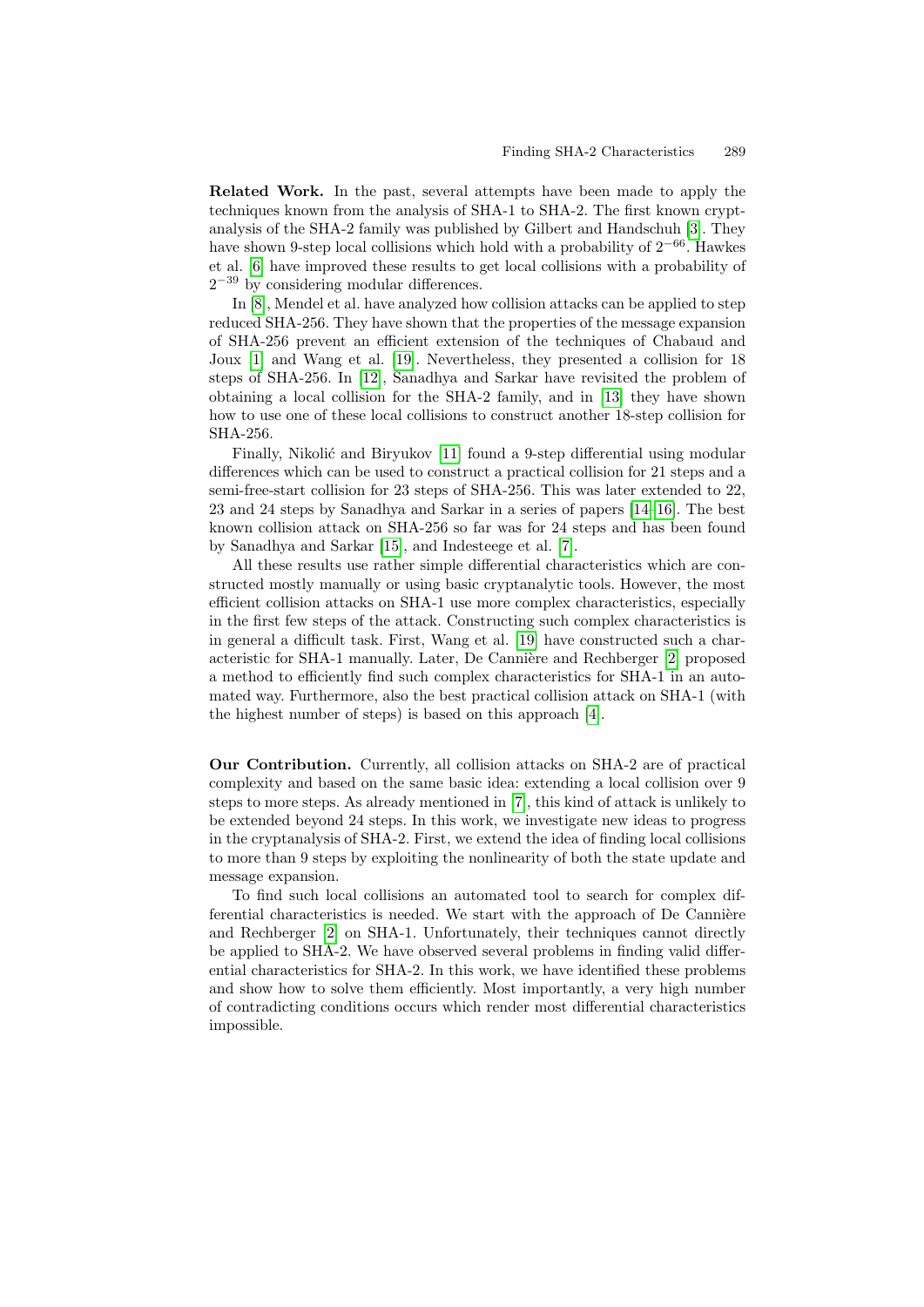To summarize, we present the first automatic tool to construct complex differential characteristics for reduced SHA-2. Applying our tool to SHA-256 results in practical examples of semi-free-st[art](#page-2-0) collisions for 32 and collisions for 27 out of 64 steps [of](#page-3-0) SHA-256. The best semi-free-start collision and collision attack so far was on 24 steps of SHA-256.

<span id="page-2-0"></span>Outline. The paper is structured as follows. In Section 2 we give a short description of SHA-256. In Section 3, we provide an overview of the general attack stra[te](#page-12-0)gy and briefly mention which problems arise in the search for differential characteristics in SHA-2. In Section 4, we show how to efficiently propagate differences and conditions in SHA-2. Furthermore, we discuss why most differential characteristics are invalid and describe how to detect inconsistencies. In Section 5 we present our automated tool to construct complex differential characteristics and to find conforming message pairs in SHA-2. Finally, we conclude on our results in Section 6.

### 2 Description of SHA-256

SHA-256 is one of four hash functions defined in the Federal Information Processing Standard (FIPS-180-3) [10]. All four hash functions were designed by the National Security Agency (NSA) and issued by NIST in 2002. SHA-256 is an iterated cryptographic hash function with a hash output size of 256 bits, a message block size of 512 bits and using a word size of 32 bits. In the compression function of SHA-2, a state of eight chaining variables  $A, \ldots, H$  is updated using 16 message words  $M_0, \ldots, M_{15}$ .



Fig. 1. The SHA-2 step update function.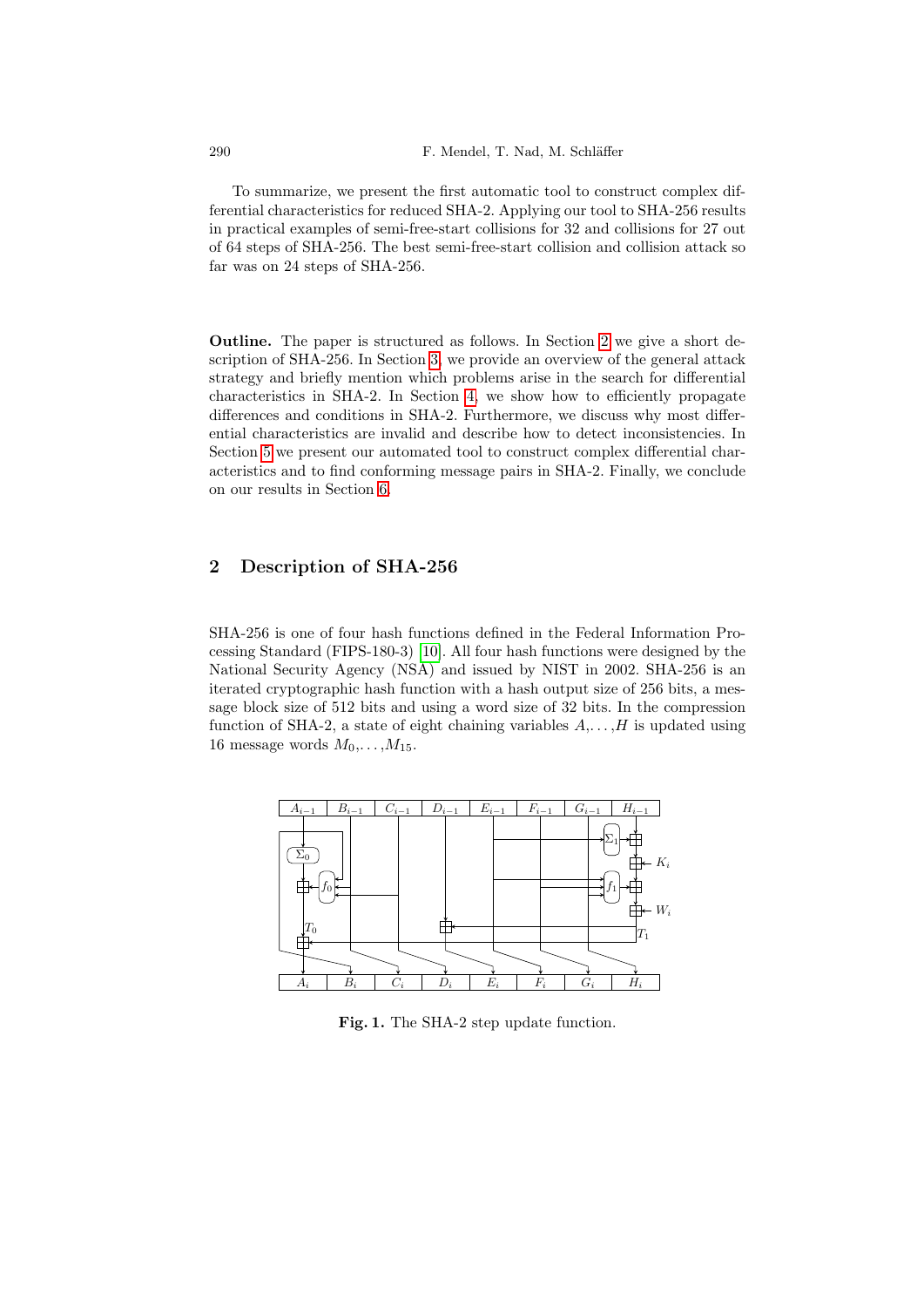The compression function of SHA-256 consists of 64 identical step update functions which are illustrated in Fig.1 and given as follows:

$$
T_0 = \Sigma_0(A_{i-1}) + f_0(A_{i-1}, B_{i-1}, C_{i-1})
$$
  
\n
$$
T_1 = \Sigma_1(E_{i-1}) + f_1(E_{i-1}, F_{i-1}, G_{i-1}) + H_{i-1} + K_i + W_i
$$
  
\n
$$
A_i = T_0 + T_1, B_i = A_{i-1}, C_i = B_{i-1}, D_i = C_{i-1}
$$
  
\n
$$
E_i = D_{i-1} + T_1 \t F_i = E_{i-1}, G_i = F_{i-1}, H_i = G_{i-1}
$$
\n(1)

The Boolean functions  $f_0$  (MAJ) and  $f_1$  (IF) are given by

$$
f_0(x, y, z) = (x \wedge y) \oplus (x \wedge z) \oplus (y \wedge z),
$$
  

$$
f_1(x, y, z) = (x \wedge y) \oplus (\neg x \wedge z).
$$

The two  $GF(2)$ -linear functions  $\Sigma_0$  and  $\Sigma_1$  are defined as follows:

$$
\Sigma_0(x) = x \gg 2 \oplus x \gg 13 \oplus x \gg 22,
$$
  

$$
\Sigma_1(x) = x \gg 6 \oplus x \gg 11 \oplus x \gg 25.
$$

In the *i*-th step of the update function, a fixed constant  $K_i$  and the *i*-th word  $W_i$  of the expanded message are added to the state. The message expansion takes the 16 message words  $M_i$  as input and outputs 64 expanded message words  $W_i$ as follows:

$$
W_i = \begin{cases} M_i & \text{for } 0 \le i < 16\\ \sigma_1(W_{i-2}) + W_{i-7} + \sigma_0(W_{i-15}) + W_{i-16} & \text{for } 16 \le i < 64 \end{cases}
$$

<span id="page-3-0"></span>where the functions  $\sigma_0(x)$  and  $\sigma_1(x)$  are defined as follows:

$$
\sigma_0(x) = x \gg 7 \oplus x \gg 18 \oplus x \gg 3,
$$
  

$$
\sigma_1(x) = x \gg 17 \oplus x \gg 19 \oplus x \gg 10.
$$

### 3 Basic Attack Strategy

In this section, we give a brief overview of our attack strategy. We first describe how we generalize the approach of Nikolić and Biryukov [11] to find semi-freestart collisions on a higher number of steps. Due to this extension, differential characteristics cannot be constructed manually or semi-automatic anymore. Hence, we provide a fully automated tool to construct complex differential characteristics in SHA-2. Furthermore, we discuss why it is extremely difficult to find valid differential characteristics in SHA-2. In fact, we were not able to find a valid differential characteristic without including the search for a confirming message pair in the process. Therefore, the approach of first finding a valid differential characteristic and then, independently search for a conforming message pair does not apply very well to SHA-2. Hence, our attack strategy can be summarized as follows: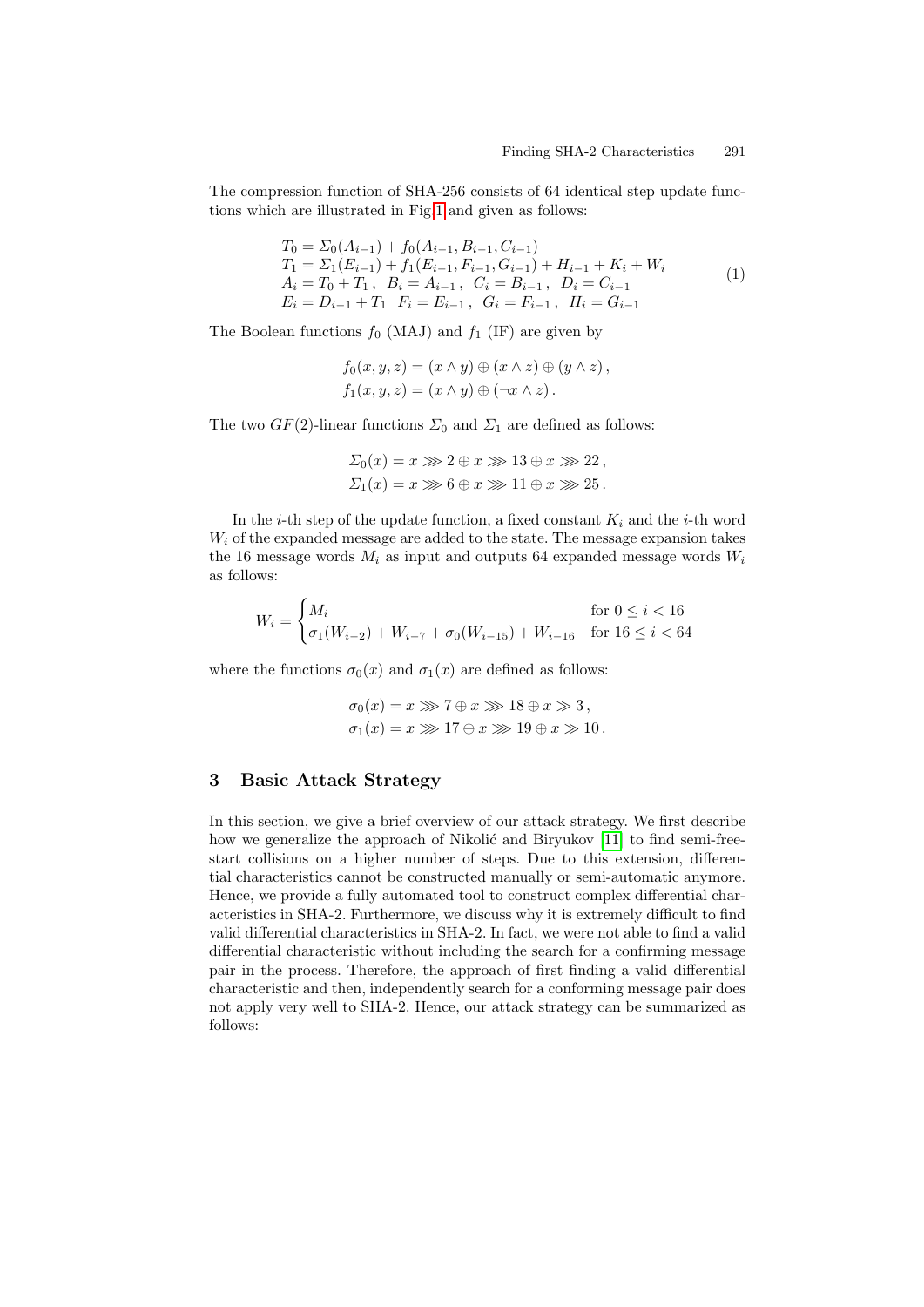- 1. Determine a starting point for the search which results in an attack on a large number of steps. The resulting start characteristic should span over few steps and only some message words should contain differences.
- 2. Use an automated search tool to find a differential characteristic for the unrestricted intermediate steps including the message expansion.
- 3. Continue the search to find a conforming message pair. If no message pair can be found, adjust the differential characteristic accordingly.

Note that after step 2 it is not ensured that the differential characteristic is valid. If we cannot find a conforming message pair after a certain amount of time we go back to step 2 to adjust the differential characteristic.

#### 3.1 Determining a Starting Point

By exploiting the nonlinearity of the step update fun[ct](#page-13-7)[ion,](#page-13-6) Nikolić and Biryukov [11] fo[un](#page-13-7)d a 9-step differential characteristic for which it is not necessary to apply corrections (differences in the message words) in each step of the differential characteristic. The fact that not all (only 5 out of 9) message words contain differences helped to overcome several steps of the message expansion resulting in a collision and semi-free-start collision attack for 21 and 23 steps, respectively. Later this approach was extended to a collision attack on 24 steps [7, 15]. However, as pointed out in [7] it is unlikely that this approach can be extended beyond 24 steps.

In our attack, we are using differential characteristics which span over  $t \geq$ 9 steps, which allows us to attack more steps of SHA-256. As in the attack of Nikoli´c and Biryukov we are interested in differential characteristics with differences in only a few message words. Then, large parts of the expanded message have no difference which in turn, results in an attack on more than 24 steps. Already by using a differential characteristic spanning over  $t = 10$ steps (with differences in only 3 message words) we can construct a semi-freestart collision for 27 steps of SHA-256. This can be extended to 32 steps using [a](#page-14-2) differential characteristic spanning over  $t = 16$  steps with differences in 8 message words.

To construct these starting points, we first fix the value of  $t$  and consider only differential characteristics which may result in collisions on more than 24 steps. Then, we identify those message words which need to have differences such that the differential characteristic holds for the whole message expansion. Table 2 in Appendix A shows the used starting point for the attack on 32 steps. Note that we have further optimized the message difference slightly to keep it sparse, which reduces the search space for the automated tool.

### 3.2 Searching for Valid Differential Characteristics and Conforming Message Pairs in SHA-2

Once we have determined a good starting point we continue by constructing a valid differential characteristic for both the state update transformation and the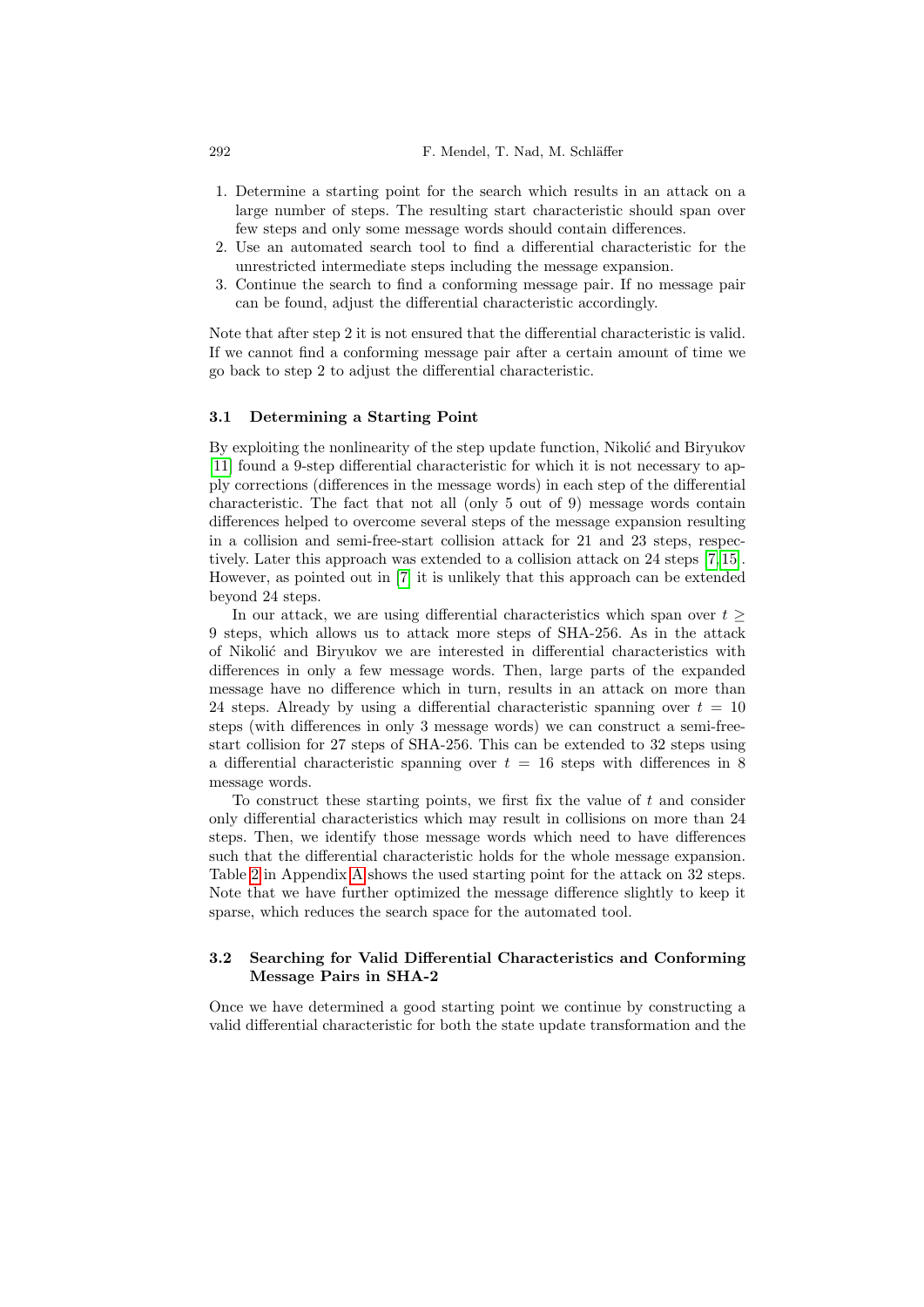message expansion. We have implemented an automated search tool for SHA-2 which is similar to the one proposed in [2] to construct complex characteristics for SHA-1. However, the increased co[mple](#page-5-0)xity of SHA-2 compared to SHA-1 complicates a direct application of their approach. In the following, we briefly outline which problems occurred and how we have resolved them.

First of all, the larger state size, the combined update of two state variables, and the higher diffusion due to the  $\Sigma_i$  functions increases the complexity significantly. To limit these issues, we use an alternative description of SHA-2 where only two state variables are updated separately (see Section 4.1). Furthermore, we split up one SHA-2 step (including the nonlinear message expansion) into 9 less complex sub steps. This way, the propagation of differences can be implemented much more efficiently while losing only a small amount of information (see Section 4.3).

However, the main problem [in S](#page-8-0)HA-2 is that it is difficult to determine whether a differential characteristic is valid, i.e. whether a conforming message pair exists. For example, a lot more conditions on two bits of the form  $A_{i,j} = A_{i-1,j}$  occur in SHA-2, compared to SHA-1 for example. Furthermore, the orthogonal applications of [the](#page-9-0)  $\Sigma_i$  and  $f_i$  functions results in cyclic conditions which contradict with a high probability (see Section 4.4). Additionally, more complex conditions on more bits occur. One reason for these additional conditions is that two state variables  $(A_i, E_i)$  are updated using a single message word  $(W_i)$ . Unfortunately, it is not possible to determine all these conditions in general. Howe[ver](#page-9-1), we have implemented different tests to efficiently check for many contradictions (for more details, see Section 4.5).

Despite all these tests, we were not able to find a valid differential characteristic. At the end, even brute-forcing a single critical message word (a message word where most bits are already set) did not lead to a solution. Therefore, we have combined the search for differential characteristics with the search for a conforming message pair (see Section 5). During the message search, we first determine critical bits and backtrack if needed. This way complex hidden conditions are resolved at an earlier stage in the search. Furthermore, we correct impossible characteristics once they are detected.

### 4 Difference and Condition Propagation in SHA-2

<span id="page-5-0"></span>We use generalized conditions to nonlinearly propagate differences and conditions in both the state update and message expansion of SHA-2. Generalized conditions are propagated in a bit sliced manner. Note that in the case of the SHA-2, one bit of A and E is updated using 15 input bits. Hence, to simplify the bit sliced step update, we use an alternative description of SHA-2.

### 4.1 Alternative Description of SHA-2

In the state update transformation of SHA-2, only two state variables are updated in each step, namely  $A_i$  and  $E_i$ . Therefore, we can redefine the state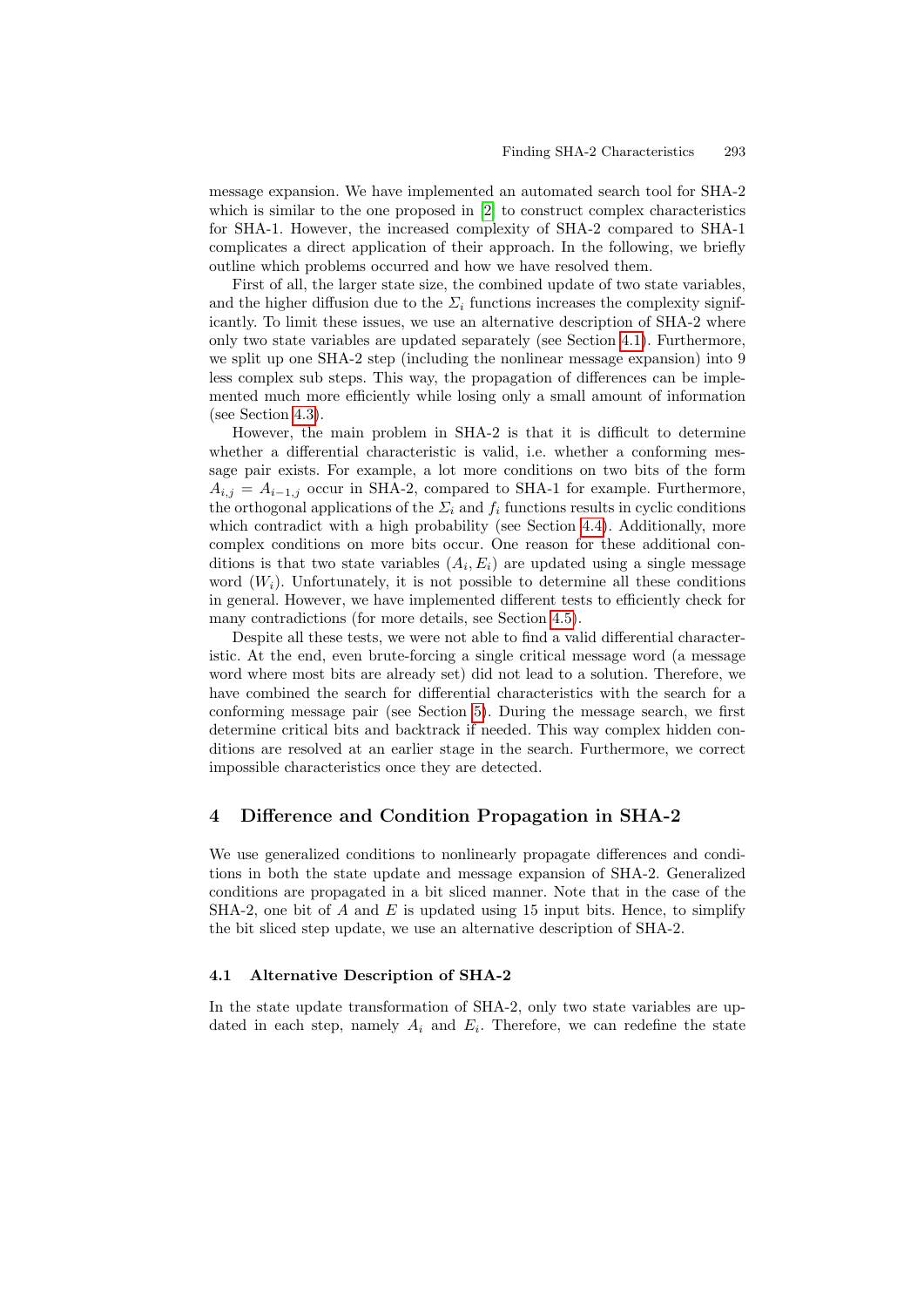update such that only these two variables are involved. In this case, we get the following mapping between the original and new state variables:

|  |  | $\begin{array}{ c c c c c c c c } \hline A_i & A_{i-1} & A_{i-2} & A_{i-3} & E_i & E_{i-1} & E_{i-2} & E_{i-3} \ \hline \end{array}$ |  |  |
|--|--|--------------------------------------------------------------------------------------------------------------------------------------|--|--|

Note that  $A_i$  is updated using an intermediate result of the step update of  $E_i$ (see Equation 1). Since this complicates the efficient bit sliced representation of the SHA-2 step update transformation we propose the following alternative description:

$$
E_i = E_{i-4} + \Sigma_1(E_{i-1}) + f_1(E_{i-1}, E_{i-2}, E_{i-3}) + A_{i-4} + K_i + W_i
$$
  
\n
$$
A_i = -A_{i-4} + \Sigma_0(A_{i-1}) + f_0(A_{i-1}, A_{i-2}, A_{i-3}) + E_i
$$
\n(2)

In this case we get two SHA-1 like state update transformations, one for the left  $(A_i)$  and one for the right  $(E_i)$  side of the SHA-2 state update transformation. Note that in this description, the state variables  $A_{-4}, \ldots, A_{-1}$  and  $E_{-4}, \ldots, E_{-1}$ represent the chaining input or initial value of the compression function. The alternative description is also illustrated in Fig.2.



<span id="page-6-1"></span><span id="page-6-0"></span>Fig. 2. Al[tern](#page-14-0)ative description of the SHA-2 state update transformation.

### 4.2 Generalized Conditions

Inspired by signed-bit differences [19], De Cannière and Rechberger introduced generalized conditions for differences, where all 16 possible conditions on a pair of bits are taken into account [2]. Table 1 lists all these possible conditions and introduces notations for the various cases.

Definition 1 (Generalized Conditions for Differences [2]). Let  $X \in \{0,1\}^n$ and  $X^* \in \{0,1\}^n$ , then the notation

$$
\nabla X=[c_{n-1},\ldots,c_0],
$$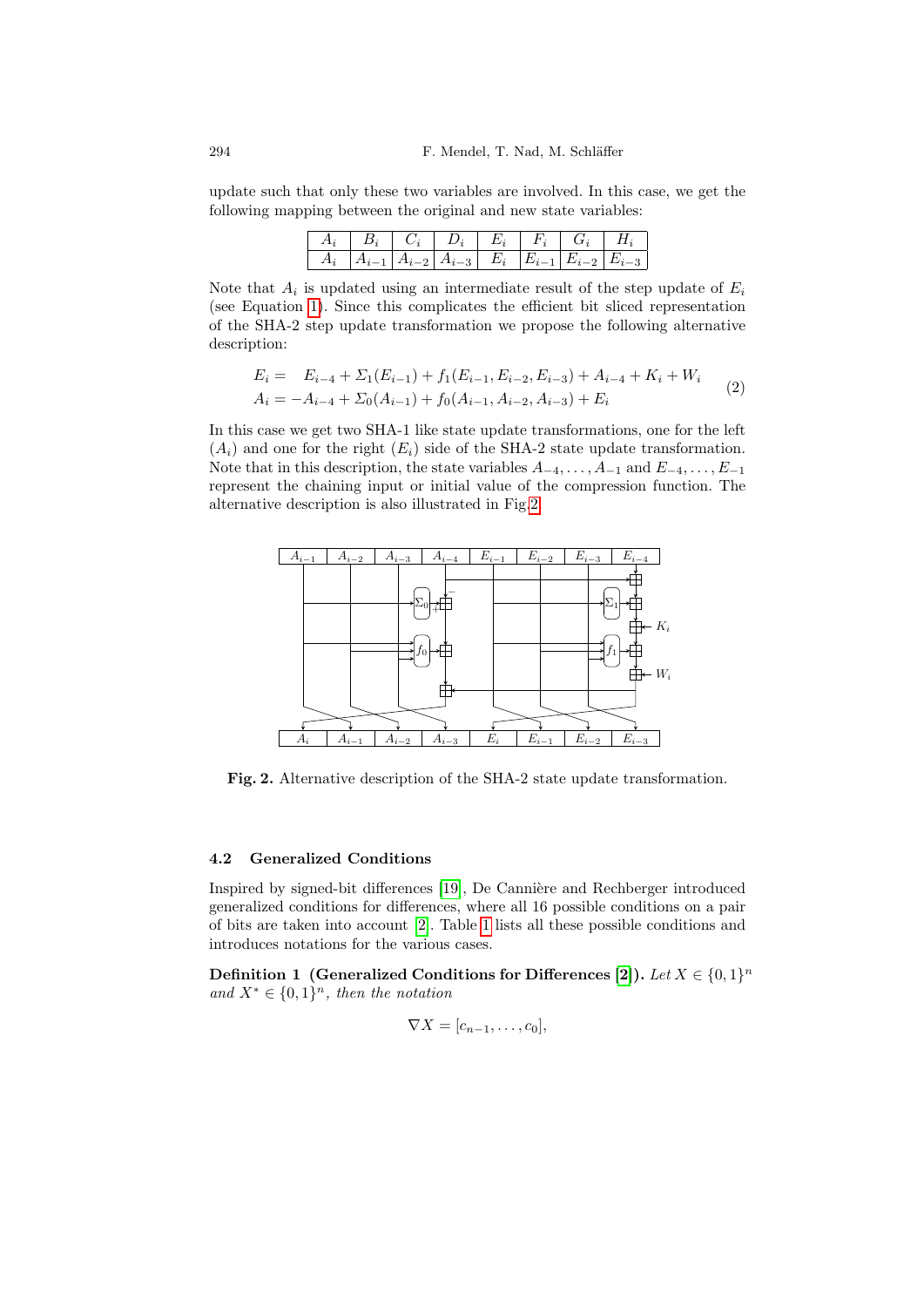| $(X_i, X_i^*)$ | $\overline{0}$<br>$\Omega$ | $\left( 0\right)$<br>11 | (0, 1) | $\overline{.1)}_1$<br>1<br>ı. | $\overline{(X_i,X_i^*) (0,$ | $\left( 0\right)$ | $\overline{0}$<br>1 | 1<br>Ό, |  |
|----------------|----------------------------|-------------------------|--------|-------------------------------|-----------------------------|-------------------|---------------------|---------|--|
| 7              |                            |                         |        |                               | 3                           |                   |                     |         |  |
|                |                            |                         |        |                               |                             |                   |                     |         |  |
| x              |                            |                         |        |                               |                             |                   |                     |         |  |
|                |                            |                         |        |                               | A                           |                   |                     |         |  |
| u              |                            |                         |        |                               |                             |                   |                     |         |  |
| n              |                            |                         |        |                               |                             |                   |                     |         |  |
|                |                            |                         |        |                               |                             |                   |                     |         |  |
| #              |                            |                         |        |                               |                             |                   |                     |         |  |

<span id="page-7-0"></span>Table 1. Notation for possible generalized conditions on a pair of bits [2].

where  $c_i$  denotes one of the conditions of Table 1 for the *i*-th bit, defines a subset of pairs  $(X, X^*) \in \{0,1\}^n \times \{0,1\}^n$  that conforms to the specified conditions.

For example, all pairs of 8-bit words  $X$  and  $X^*$  that satisfy

$$
\{(X, X^*) \in \{0, 1\}^8 \times \{0, 1\}^8 \mid X_7 \cdot X_7^* = 0, X_i = X_i^* \text{ for } 1 \le i \le 5, X_0 \neq X_0^*\},
$$

<span id="page-7-1"></span>can be conveniently written in the form

$$
\nabla X = [7?---x].
$$

### 4.3 Efficiently Implementing the Propagation of Generalized Conditions

We propagate generalized conditions similar as in the attack on SHA-1. However, the complexity of propagating generalized conditions increases exponentially with the number of input bits and additions. While there are only 6 input bits in the case of SHA-1 (excluding the carry), we have 9 input bits in the update of  $E_i$  and 8 input bits in the update of each of  $A_i$  and  $W_i$  in SHA-2.

To reduce the computational complexity of the propagation in SHA-2, we have further split the update of  $W_i$ ,  $E_i$  and  $A_i$  into 3 sub steps. In more detail, we independently compute each output bit of the  $\sigma_i$ ,  $\Sigma_i$  and  $f_i$  functions and then, compute the modular additions. This way, the number of input bits reduces to 3 for  $\sigma_i$ ,  $\Sigma_i$  and  $f_i$  and we get at most 5 input bits for the modular additions. This split of functions reduces the computation complexity by a factor of about 100.

Furthermore, for the sub steps without modular addition we have precomputed the propagation of all generalized input conditions. For the modular additions we use a hash map to store already computed bit sliced results. In this case, the bit slice update of each sub step reduces to simple table or hash map lookups. Our experiments have shown a speedup of another factor 100 by caching already computed results. The drawback of this method is that we lose the relation between the sub steps compared to a combined propagation. Furthermore, due to memory restrictions we are not able to precompute or keep all possibilities for the modular additions.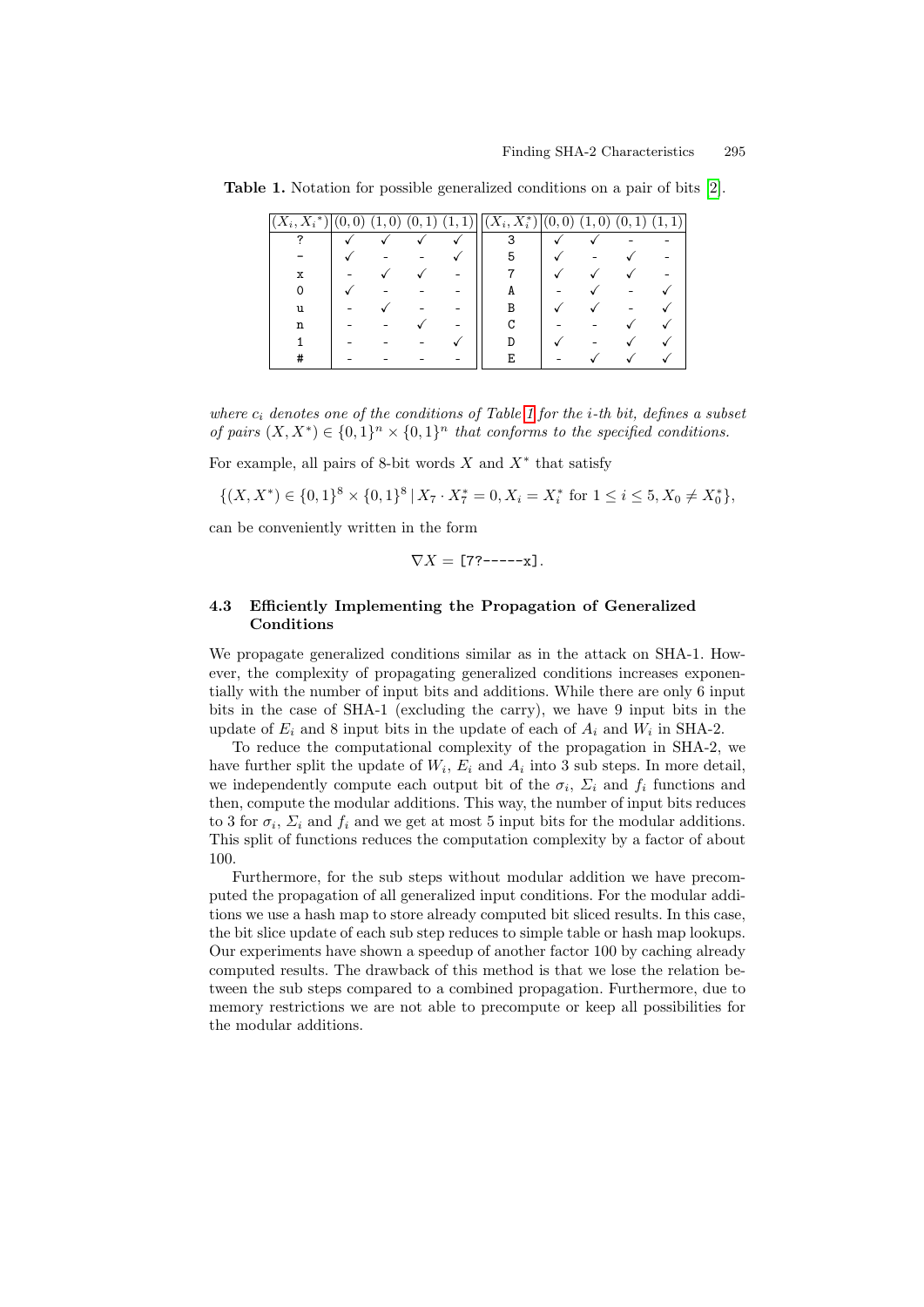#### 4.4 Two-Bit Conditions

Apart from generalized conditions, additional conditions on more than a single bit are present in a differential characteristic. Especially, conditions on two bits are needed such that a differential path is valid. These two-bit conditions have already been used by Wang et al. in their attacks on the members of the MD4 family [17]. Such two-bit conditions occur mostly in the propagation of differ[e](#page-13-8)nces through the Boolean function. For example, if an input difference in  $A_{i-1}$ at bit position j should result in a zero output difference of  $f_0(A_{i-1}, A_{i-2}, A_{i-3})$ , the remaining two input bits should be equal. In this case, we get the two-bit condition  $A_{i-2,j} = A_{i-3,j}$ . Similar conditions occur not only in the  $f_i$ ,  $\sigma_i$  and  $\Sigma_i$  functions but also in the modular additions.

Two-bit conditions are not covered by generalized conditions and thus, not shown in the characteristics given in [2]. However, two-bit conditions may lead to additional inconsistencies. For example, in two subsequent  $f_0$  functions the following two contradicting conditions may occur:

$$
(A_{i-2,j} = A_{i-3,j}) \wedge (A_{i-2,j} \neq A_{i-3,j}).
$$

Since such contradicting conditions occur only rarely in SHA-1, simple additional checks are sufficient to verify whether a given differential characteristic is valid at the end of the search.



Fig. 3. Example of four cyclic and contradicting two-bit conditions. Such cases commonly occur in SHA-2 and are not covered by generalized conditions. For the two  $\Sigma_0$  functions (XOR) we have twice  $\Sigma_0(n, -, -) = n$  which results in the two equalities  $A_{1,2} = A_{1,13}$  and  $A_{2,2} = A_{2,13}$ . For the  $f_0$  function (MAJ) at bit position 2 we get  $f_0(-, -, n) = n$  if and only if  $A_{2,2} = A_{1,2}$ , while for bit position 13 we get  $f_0(-, -, n) = -$  if and only if  $A_{2,13} \neq A_{1,13}$ . Note that in this example, all involved bits of  $E_i$  do not contain any difference.

This is not the case in SHA-2. Note that the nonlinear Boolean functions  $f_0$  and  $f_1$  update the same bit position of different words, while the linear  $\Sigma_i$ functions update different bit positions within the same word. Hence, more complex cyclic two-bit relations occur. A still simple example is given in Fig.3. In this case, 4 bits of two  $\Sigma_i$  and two Boolean functions are related in a cyclic form which results in a contradiction. We have observed that for a given differential characteristic even more complex relations with cycle lengths larger than

<span id="page-8-0"></span>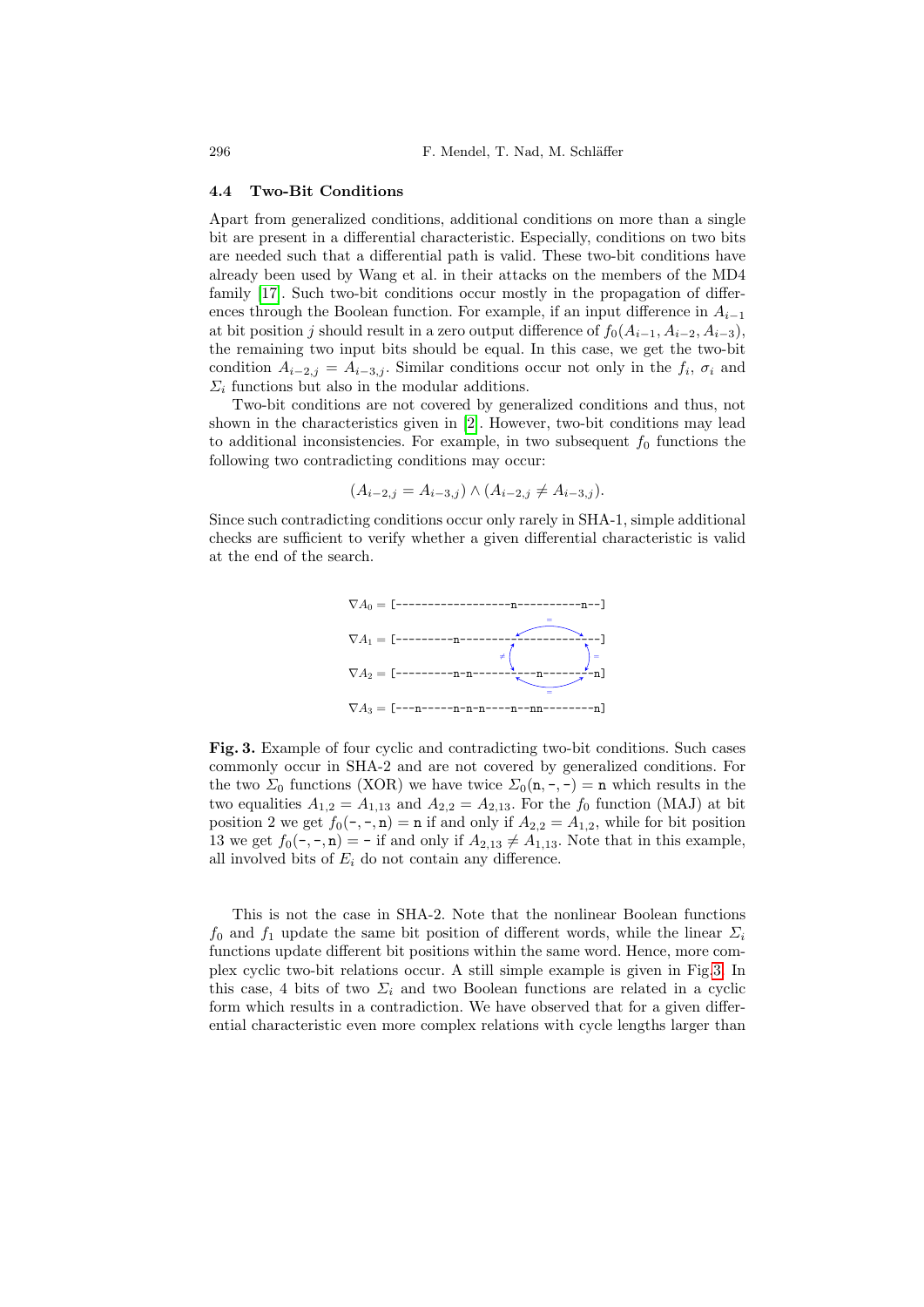<span id="page-9-0"></span>10 commonly occur. Of course already a single contradicting cycle results in an impossible differential characteristic.

#### 4.5 Inconsistency Checks

To avoid inconsistent differential characteristics, we have evaluated a number of checks to detect contradictions as early and efficiently as possible. Note that a test which is able to detect many contradictions is usually also less efficient. However, also a simple test may detect a contradiction at a later point in the search. Due to the high number of complex conditions in SHA-2 and the difficulty to detect them we need to make a trade-off here.

**Two-Bit Condition Check.** Two-bit conditions are linear conditions in  $GF(2)$ since such conditions can only be either equal  $(A_{i,j} = A_{i-1,j})$  or non-equal  $(A_{i,j} \neq A_{i-1,j})$ . Contradictions in two-bit condition cycles can be efficiently detected by determining all two-bit conditions, setting up a linear system of equations and checking if the system can be solved using Gaussian elimination. Although a large number of contradictions are detected this way, most characteristics are still invalid after this check.

Complete Condition Check. A quite expensive test is to check for every bit restricted to '-' or 'x' whether both possible cases ('0' and '1', or 'n' and 'u') are indeed still valid. If both choices for a single bit are invalid we know that the whole characteristic is impossible. Of course these tests can be extended to other generalized conditions as well. However, it turned out to be more efficient to apply this check only rarely and only to specific conditions during the search. Furthermore, we have improved the speed of this complete test by applying it only to bits which are restricted by two-bit conditions.

<span id="page-9-1"></span>Complete Condition Check on a Set of Bits. Since even the complete condition check is not able to detect many contradictions, we have analyzed different variants of setting all possibilities for all or selected combinations of 2, 3 or 4 bits. Such tests indeed detect more impossible characteristics but are very inefficient to compute and thus, cannot be used during the search for differential c[har](#page-13-10)acteristics in SHA-2.

## 5 Searching for Differential Characteristics

In general, our search techniques can be divided into three parts: decision, deduction and backtracking. Note that the same separation is done in many other fields, like SAT solvers [5]. The first aspect of our search strategy is the decision, where we decide which bit is chosen and which condition is imposed at its position. In the deduction part we compute the propagation of the imposed condition and check for contradictions. If a contradiction occurs we need to backtrack and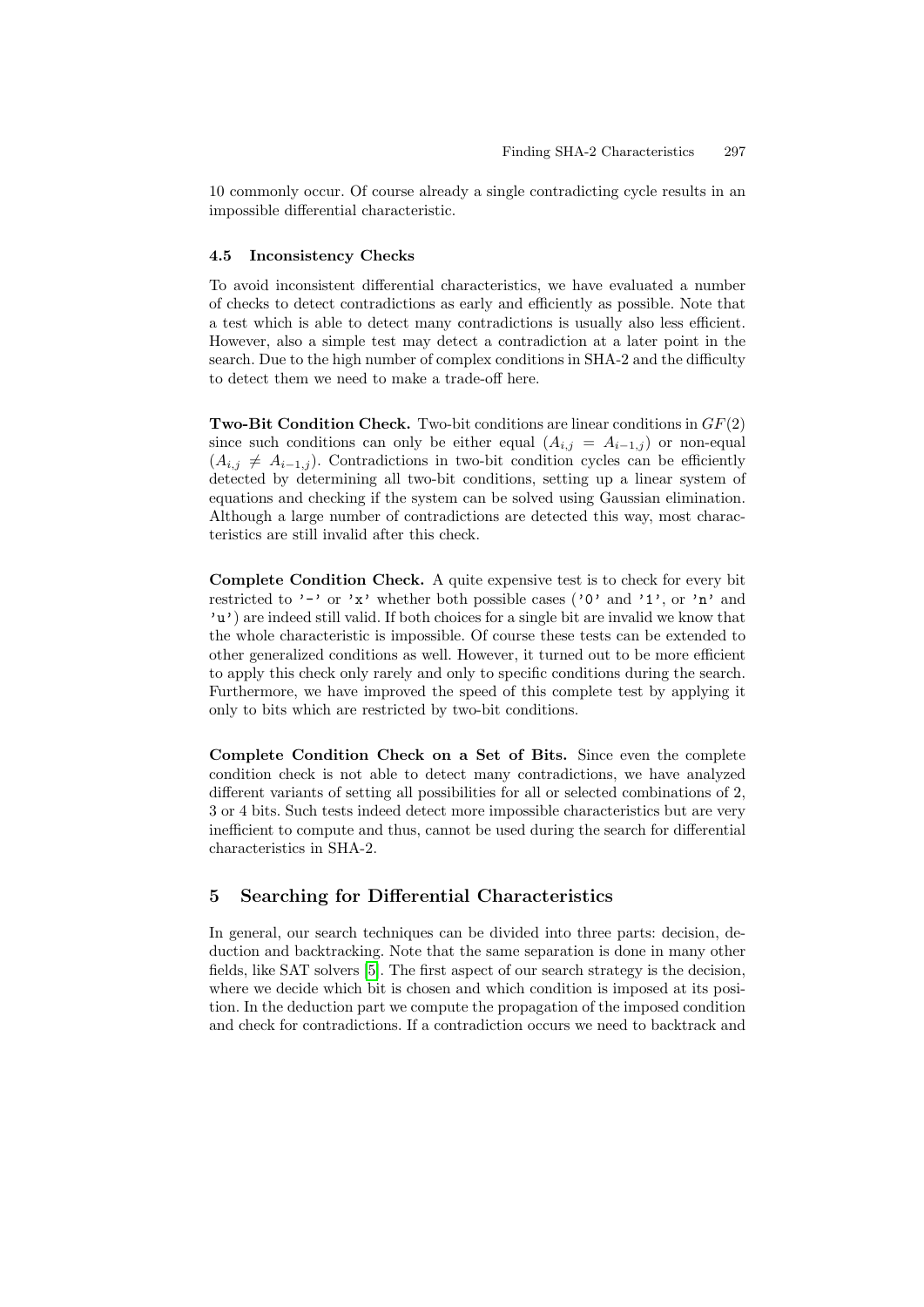undo decisions, which is the third part of the search strategy. A basic search strategy to find differential characteristics has been described in [2] and works as follows.

Let U be the set of all '?' and 'x', then repeat the following until U is empty. Decision

1. Pick randomly a bit in U.

2. Impose a '-' for a '?' or randomly a sign ('u' or 'n') for 'x'.

Deduction

3. Compute the propagation.

4. If a contradiction is detected start backtracking, else go to step 1.

#### Backtracking

5. Jump back to an earlier state of the search and go to step 1.

We have applied this strategy to SHA-2 but could not find a valid differential characteristics. In any case at least one of the checks described in Section 4.5 failed. The reason for this is that conditions which are not covered by generalized or two-bit conditions appear much more often in SHA-2 than in SHA-1. Since more advanced checks are too expensive, we have developed a more sophisticated search strategy to find valid differential characteristics for SHA-2 as described in the next section.

#### 5.1 Search Strategy

In our approach we already determine some message bits during the search for a differential characteristic. Generally speaking, we are combining the search for a conforming message pair with the search for a differential characteristic. In doing so we consider those bits much earlier, which are involved in many relations with other bits. This way, we can detect invalid characteristics at an early stage of the search. However, this should not be done too early to not restrict the message freedom too much. In addition, we are remembering critical bits during the search to improve the backtracking and speed-up the search process. In the following we describe the used search strategy in more detail.

In general we have two phases in our search strategy where different bits are chosen (guessed) and we switch between these two dynamically. In the following, we describe both phases in detail. Phase 1 can be described as follows.

Let U be the set of all '?' and 'x'[. Re](#page-7-1)peat the following until U is empty: D[ecisi](#page-9-0)on

1. Pick randomly a bit in U.

2. Impose a '-' for a '?' or randomly a sign ('u' or 'n') for 'x'.

### Deduction

- 3. Compute the propagation as described in Section 4.3.
- 4. If a contradiction is detected start backtracking, else apply the additional checks of Section 4.5.
- 5. Continue with step 1 if all checks passed, if not start backtracking.

#### Backtracking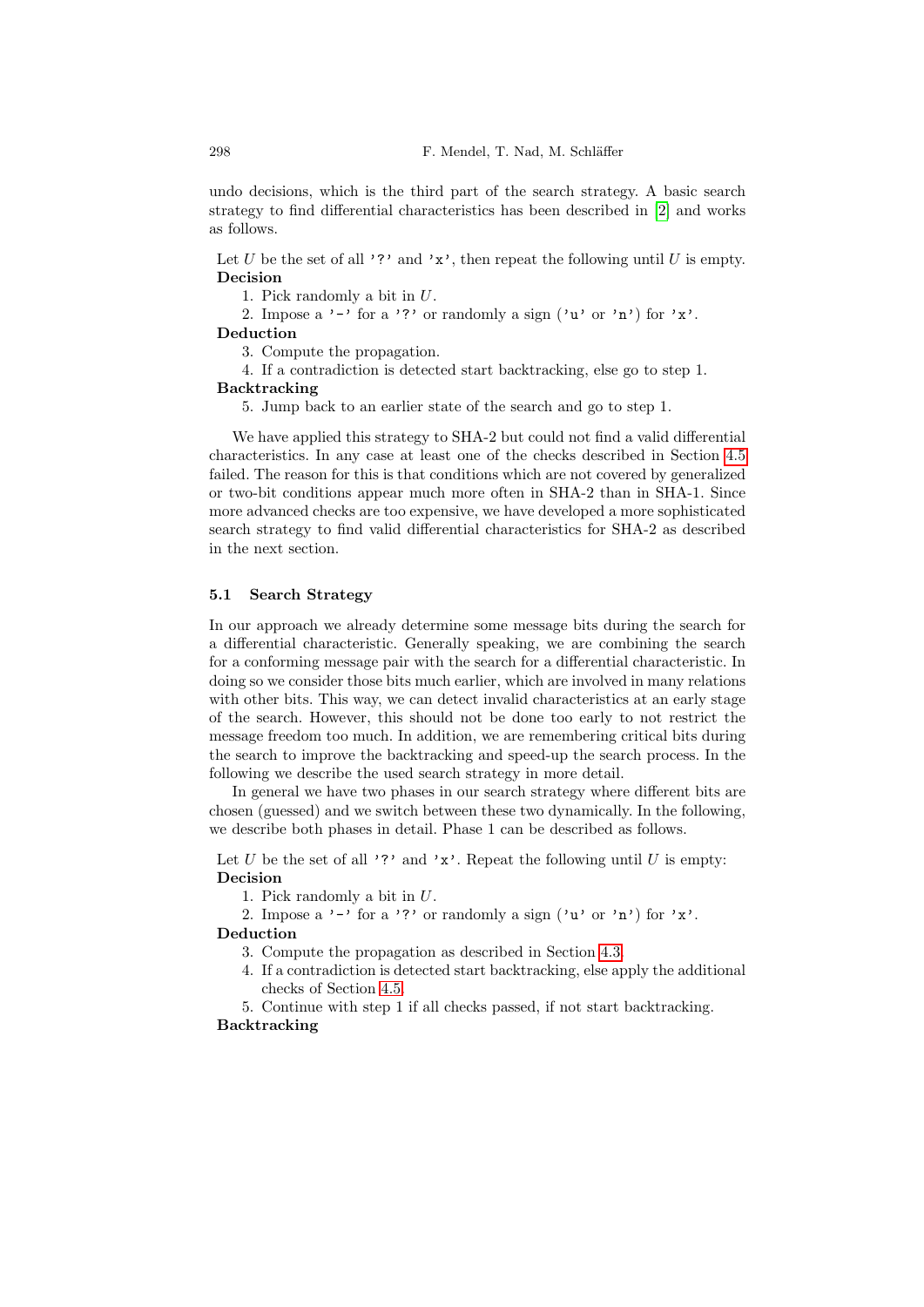- 6. If the decision bit is 'x' try the second choice for the sign or if the decision bit is '?' impose a 'x'.
- 7. If still a contradiction occurs mark bit as critical.
- 8. Jump back until the critical bit ca be resolved.
- 9. Continue with step 1.

Note that, the additional checks in step 4 are optional and a trade-off between number of checks and speed has to be done. The additional steps in the backtracking process improve the search speed significantly and prevent that critical bits result in a contradiction again.

Once phase 1 is finished  $(U \text{ is empty})$  we continue with phase 2 which can be summarized as follows.

Let  $U'$  be the set of all '-' with m[any](#page-7-1) two-bit conditions.

Repeat the following until  $U'$  is empty:

### Deci[sion](#page-9-0)

1. Pick randomly a bit in  $U'$ .

2. Impose randomly a '0' or '1'.

#### Deduction

- 3. Compute the propagation as described in Section 4.3.
- 4. If a contradiction is detected start backtracking, else apply additional checks from Section 4.5.
- 5. Continue with step 1 if all checks passed, if not start backtracking.

### Backtracking

- 6. Try the second choice of the decision bit.
- 7. If still a contradiction occurs mark bit as critical.
- 8. Jump back until the critical bit can be resolved.
- 9. If necessary jump back to phase 1, otherwise continue with step 1.

Choosing a decision bit with many two-bit conditions ensures that bits which influence a lot of other bits are chosen first. Therefore, many other bits propagate by defining the value of a single bit. Furthermore, in step 7 and 8 of the backtracking we can also mark more than one bit as critical. We want to note that due to step 9, we actually switch quite often between both phases in our search.

Additionally, we re[sta](#page-14-3)rt the search from scratch after a certain amount of contradictions or iterations to terminate branches which appear to be stuck because of exploring a search space far from a solution.

### 5.2 Results

Using the start characteristic given in Table 2 and the search strategy described above, we can find a valid characteristic and confirming inputs which result in semi-free-collisions for 32 out of 64 steps of SHA-256. An example of a semi-freestart for 32 steps is shown in Table 4. The according differential characteristic and the set of conditions is given in Table 3 and Table 5. The find this example for 32 steps our tool was running a few days on a cluster with 32 nodes.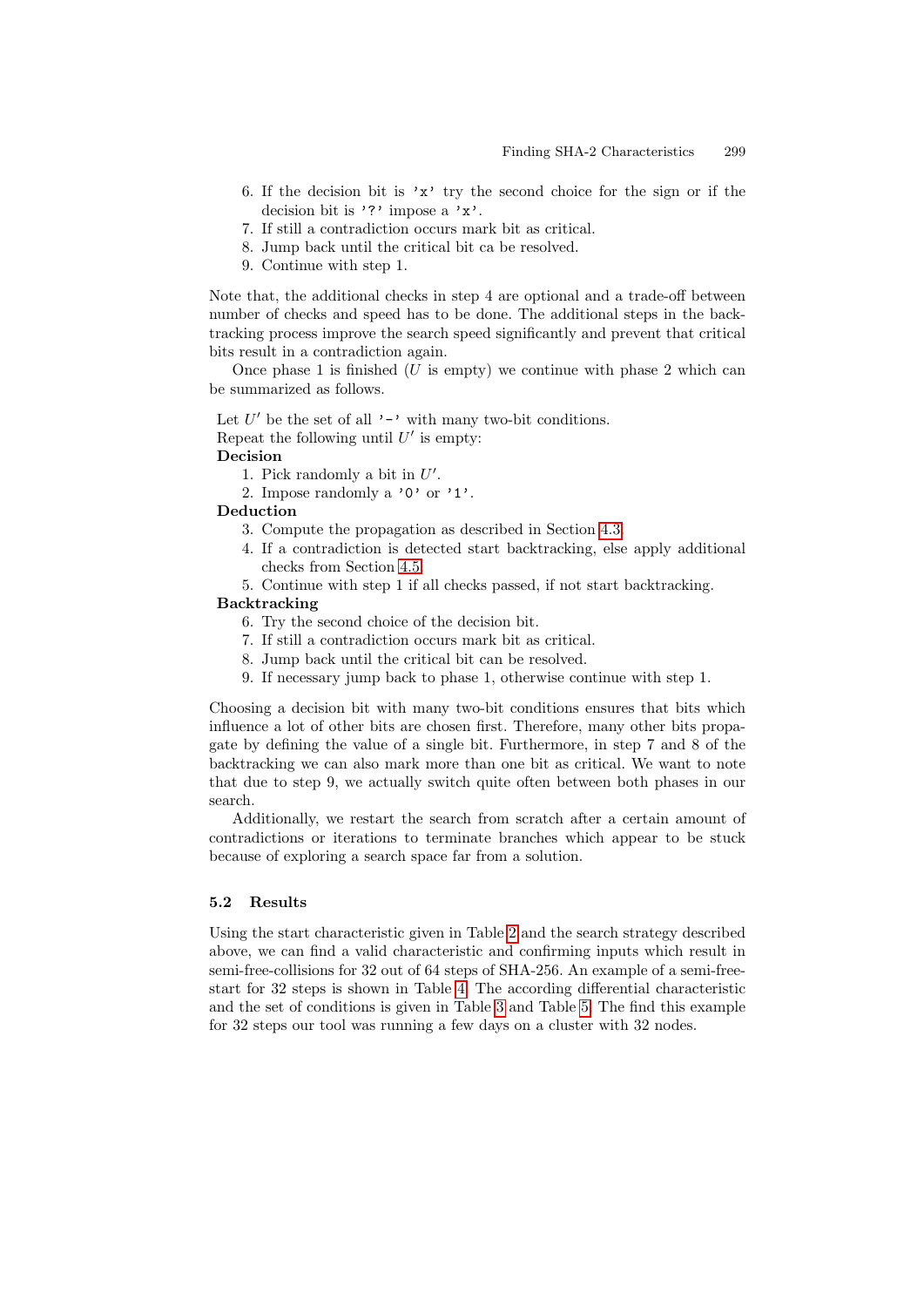So far we have only considered semi-free-start collision attacks in which an attacker is allowed to choose the chaining value. However, in a collision attack on the hash function the chaining value is fixed, which makes an attack much more difficult. In order to construct a collision for step-reduced SHA-256, we are interested in differential characteristics with no differences in the first few mess[ag](#page-17-0)e words. Then, the additional freedom in the first message words can be used to transform a semi-free-start [co](#page-18-0)llision into a real collision. Similar characteristics have also been used in t[he](#page-18-1) collision [att](#page-19-1)acks on 24 steps of SHA-256 in [7].

<span id="page-12-0"></span>By using a differential characteristic spanning over  $t = 11$  steps with differences in only 5 expanded message words and with no differences in the first 7 message words (see Table 6) we are able to construct a collision for 27 steps of SHA-256. The colliding message pair is shown in Table 8 and the differential characteristic and the set of conditions is given in Table 7 and Table 9.

### 6 Conclusions and Future Work

In this paper, we have presented a collision for 27 and a semi-free-start collision for 32 steps of SHA-256 with practical complexity. This significantly improves upon the best previously published (semi-free-start) collision attacks on SHA-256 for up to 24 steps. We have extended and generalized existing approaches and developed a fully automatic tool to construct complex differential characteristics for SHA-2.

Our tool extends the techniques proposed by De Cannière and Rechberger to construct complex characteristics for SHA-1 using generalized conditions. The more complex structure of SHA-256 complicates a direct application of their approach. We have identified several problems and have shown how to overcome them. Most importantly, a high amount of found differential characteristics are invalid due to many contradicting conditions in SHA-2. We have resolved this problem by by identifying critical bits during the whole search process, and by combining the search for differential characteristics with the computation of conforming message pairs.

To summarize, the search for valid differential characteristics and conforming message pairs in SHA-2 is increasingly difficult and unpredictable, compared to more simple ARX-based designs like MD5 and SHA-1. Nevertheless, we were able to construct a powerful tool to find practical examples for (semi-free-start) collisions in SHA-256 which can also be applied to other ARX based hash functions.

#### Acknowledgments

We would like to thank Vincent Rijmen, Christian Rechberger, Christophe De Cannière and the anonymous referees for useful comments and discussions. The work in this paper has been supported in part by the Secure Information Technology Center-Austria (A-SIT), by the European Commission under contract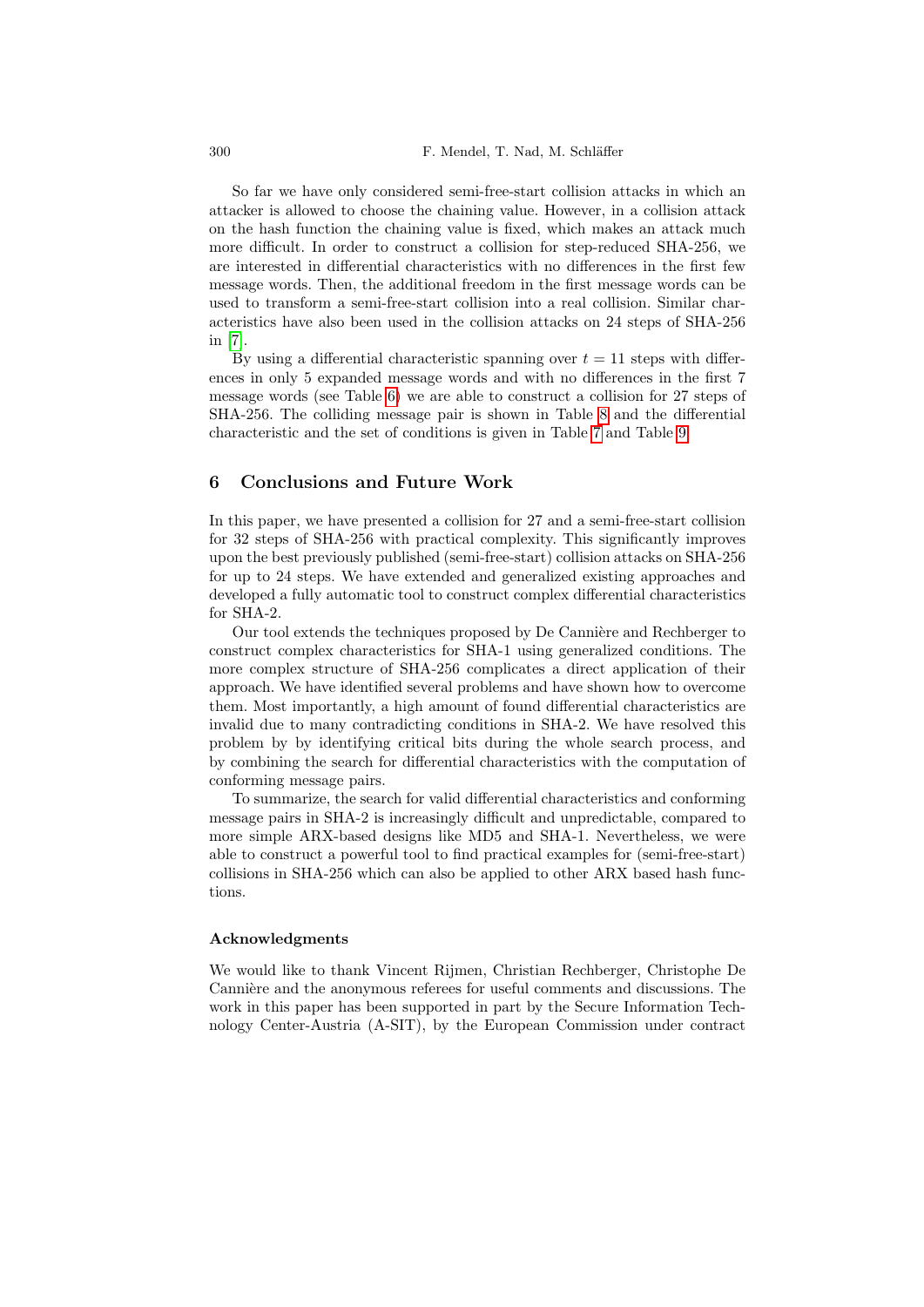<span id="page-13-8"></span>ICT-2007-216646 (ECRYPT II), by the Austrian Science Fund (FWF, project P21936) and the German Federal Office for Information Security (BSI).

### References

- 1. Chabaud, F., Joux, A.: Differential Collisions in SHA-0. In: Krawczyk, H. (ed.) CRYPTO. LNCS, vol. 1462, pp. 56–71. Springer (1998)
- <span id="page-13-9"></span>2. De Cannière, C., Rechberger, C.: Finding SHA-1 Characteristics: General Results and Applications. In: Lai, X., Chen, K. (eds.) ASIACRYPT. LNCS, vol. 4284, pp. 1–20. Springer (2006)
- <span id="page-13-10"></span>3. Gilbert, H., Handschuh, H.: Security Analysis of SHA-256 and Sisters. In: Matsui, M., Zuccherato, R.J. (eds.) Selected Areas in Cryptography. LNCS, vol. 3006, pp. 175–193. Springer (2003)
- <span id="page-13-7"></span>4. Grechnikov, E.: Collisions for 72-step and 73-step SHA-1: Improvements in the Method of Characteristics. Cryptology ePrint Archive, Report 2010/413 (2010)
- 5. Gu, J., Purdom, P.W., Franco, J., Wah, B.W.: Algorithms for the Satisfiability (SAT) Problem: A Survey. In: DIMACS Series in Discrete Mathematics and Theoretical Computer Science. pp. 19–152. American Mathematical Society (1996)
- 6. Hawkes, P., Paddon, M., Rose, G.G.: On Corrective Patterns for the SHA-2 Family. Cryptology ePrint Archive, Report 2004/207 (2004)
- <span id="page-13-0"></span>7. Indesteege, S., Mendel, F., Preneel, B., Rechberger, C.: Collisions and Other Nonrandom Properties for Step-Reduced SHA-256. In: Avanzi, R.M., Keliher, L., Sica, F. (eds.) Selected Areas i[n Cryptography. LNCS, vol. 5381,](http://csrc.nist.gov/groups/ST/hash/sha-3/index.html) pp. 276–293. Springer [\(2008\)](http://csrc.nist.gov/groups/ST/hash/sha-3/index.html)
- 8. Mendel, F., Pramstaller, N., Rechberger, C., Rijmen, V.: Analysis of Step-Reduced SHA-256. In: Robshaw, M.J.B. (ed[.\) FSE. LNCS, vol. 4047,](http://www.itl.nist.gov/fipspubs) pp. 126–143. Springer (2006)
- 9. National Institute of Standards and Technology: Cryptographic Hash Algorithm Competition (November 2007), available online: http://csrc.nist.gov/groups/ ST/hash/sha-3/index.html
- <span id="page-13-3"></span><span id="page-13-2"></span><span id="page-13-1"></span>10. National Institute of Standards and Technology: FIPS PUB 180-3: Secure Hash Standard. Federal Information Processing Standards Publication 180-3, U.S. Department of Commerce (October 2008), available online: http://www.itl.nist. gov/fipspubs
- <span id="page-13-4"></span>11. Nikolić, I., Biryukov, A.: Collisions for Step-Reduced SHA-256. In: Nyberg, K. (ed.) FSE. LNCS, vol. 5086, pp. 1–15. Springer (2008)
- 12. Sanadhya, S.K., Sarkar, P.: New Local Collisions for the SHA-2 Hash Family. In: Nam, K.H., Rhee, G. (eds.) ICISC. LNCS, vol. 4817, pp. 193–205. Springer (2007)
- <span id="page-13-6"></span>13. Sanadhya, S.K., Sarkar, P.: Attacking Reduced Round SHA-256. In: Bellovin, S.M., Gennaro, R., Keromytis, A.D., Yung, M. (eds.) ACNS. LNCS, vol. 5037, pp. 130– 143 (2008)
- <span id="page-13-5"></span>14. Sanadhya, S.K., Sarkar, P.: Deterministic Constructions of 21-Step Collisions for the SHA-2 Hash Family. In: Wu, T.C., Lei, C.L., Rijmen, V., Lee, D.T. (eds.) ISC. LNCS, vol. 5222, pp. 244–259. Springer (2008)
- 15. Sanadhya, S.K., Sarkar, P.: New Collision Attacks against Up to 24-Step SHA-2. In: Chowdhury, D.R., Rijmen, V., Das, A. (eds.) INDOCRYPT. LNCS, vol. 5365, pp. 91–103. Springer (2008)
- 16. Sanadhya, S.K., Sarkar, P.: Non-linear Reduced Round Attacks against SHA-2 Hash Family. In: Mu, Y., Susilo, W., Seberry, J. (eds.) ACISP. LNCS, vol. 5107, pp. 254–266. Springer (2008)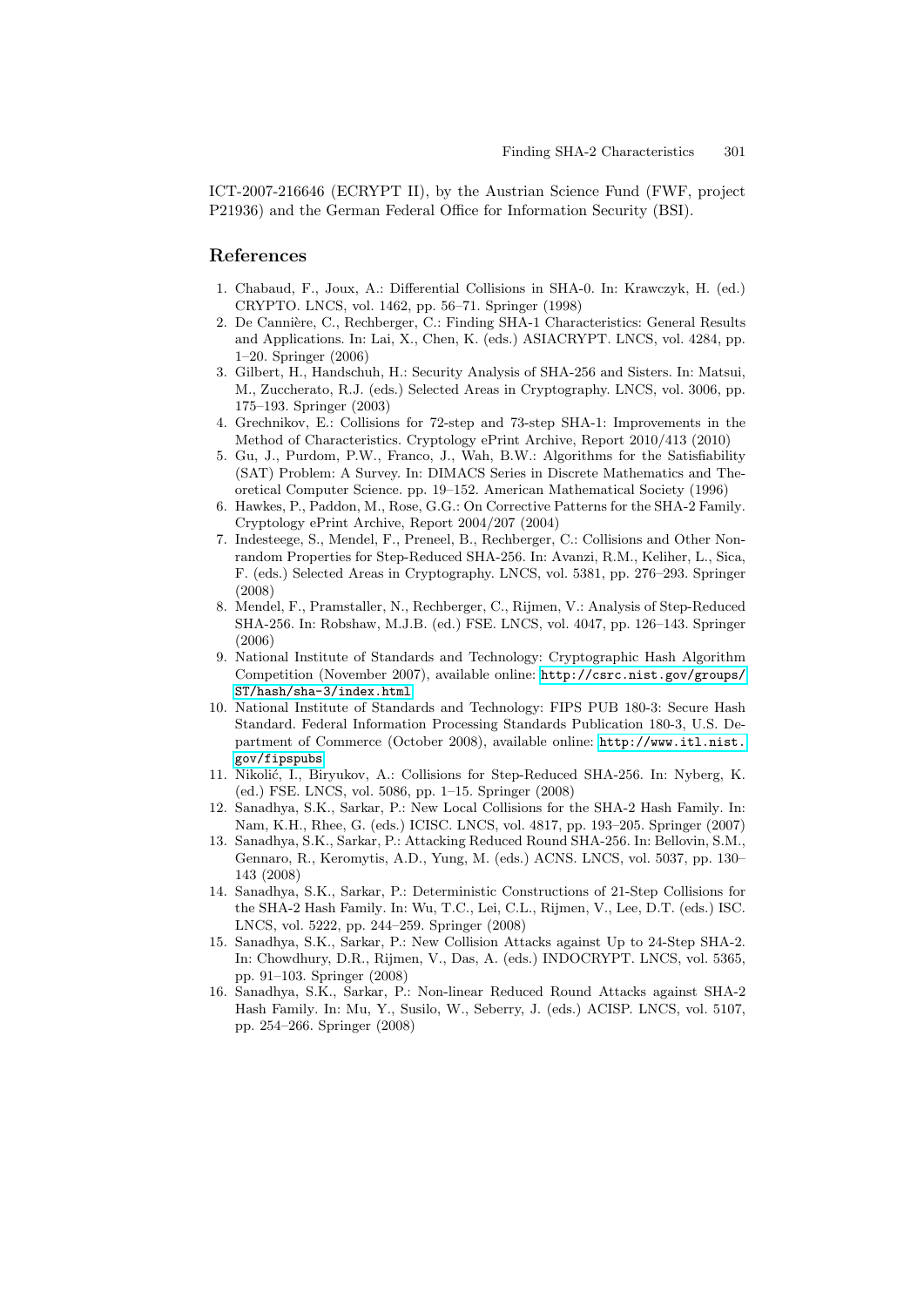- <span id="page-14-1"></span>17. Wang, X., Lai, X., Feng, D., Chen, H., Yu, X.: Cryptanalysis of the Hash Functions MD4 and RIPEMD. In: Cramer, R. (ed.) EUROCRYPT. LNCS, vol. 3494, pp. 1-18. Springer (2005)
- 18. Wang, X., Yao, A., Yao, F.: New Collision Search for SHA-1. Presented at rump session of CRYPTO (2005)
- <span id="page-14-2"></span>19. Wang, X., Yin, Y.L., Yu, H.: Finding Collisions in the Full SHA-1. In: Shoup, V. (ed.) CRYPTO. LNCS, vol. 3621, pp. 17-36. Springer (2005)
- <span id="page-14-3"></span>20. Wang, X., Yu, H.: How to Break MD5 and Other Hash Functions. In: Cramer, R. (ed.) EUROCRYPT. LNCS, vol. 3494, pp. 19-35. Springer (2005)

#### $\mathbf{A}$ Differential Characteristics and Conditions

Table 2. Starting point for a semi-free-start collision for 32 steps. Using the alternative description of SHA-2 (Section 4.1) and the notion of generalized conditions (Section 4.2).

|                | $\nabla A_i$                        | $\nabla E_i$                      | $\overline{\nabla W_i}$ |
|----------------|-------------------------------------|-----------------------------------|-------------------------|
| -4             |                                     |                                   |                         |
| -3             |                                     |                                   |                         |
| -2             |                                     |                                   |                         |
|                |                                     |                                   |                         |
| n              |                                     |                                   |                         |
|                |                                     |                                   |                         |
| 2              |                                     |                                   |                         |
| 3              | 77777                               | 7777777<br>??????????????         | 77777<br>777            |
| 4              | ???????????????????<br>???????????? |                                   |                         |
| $\overline{5}$ | ???????????????????                 |                                   | ??????????????          |
| 6              | 7777777777                          | ????? ????????                    |                         |
| 7              |                                     |                                   |                         |
| 8              | ????????????????                    |                                   |                         |
| 9              | ??????????????                      | ????????????????????????????????? |                         |
| 10             |                                     | ????????????????????????????????  |                         |
| 11             |                                     | ????????????????                  |                         |
| 12             |                                     | ????????????????                  |                         |
| 13             |                                     | ???????????????                   |                         |
| 14             |                                     |                                   |                         |
| 15             |                                     |                                   |                         |
| 16             |                                     |                                   |                         |
| 17             |                                     |                                   |                         |
| 18             |                                     |                                   |                         |
| 19             |                                     |                                   |                         |
|                | $\cdots$                            | .                                 |                         |
| 30             |                                     |                                   |                         |
| 31             |                                     |                                   |                         |

<span id="page-14-0"></span>302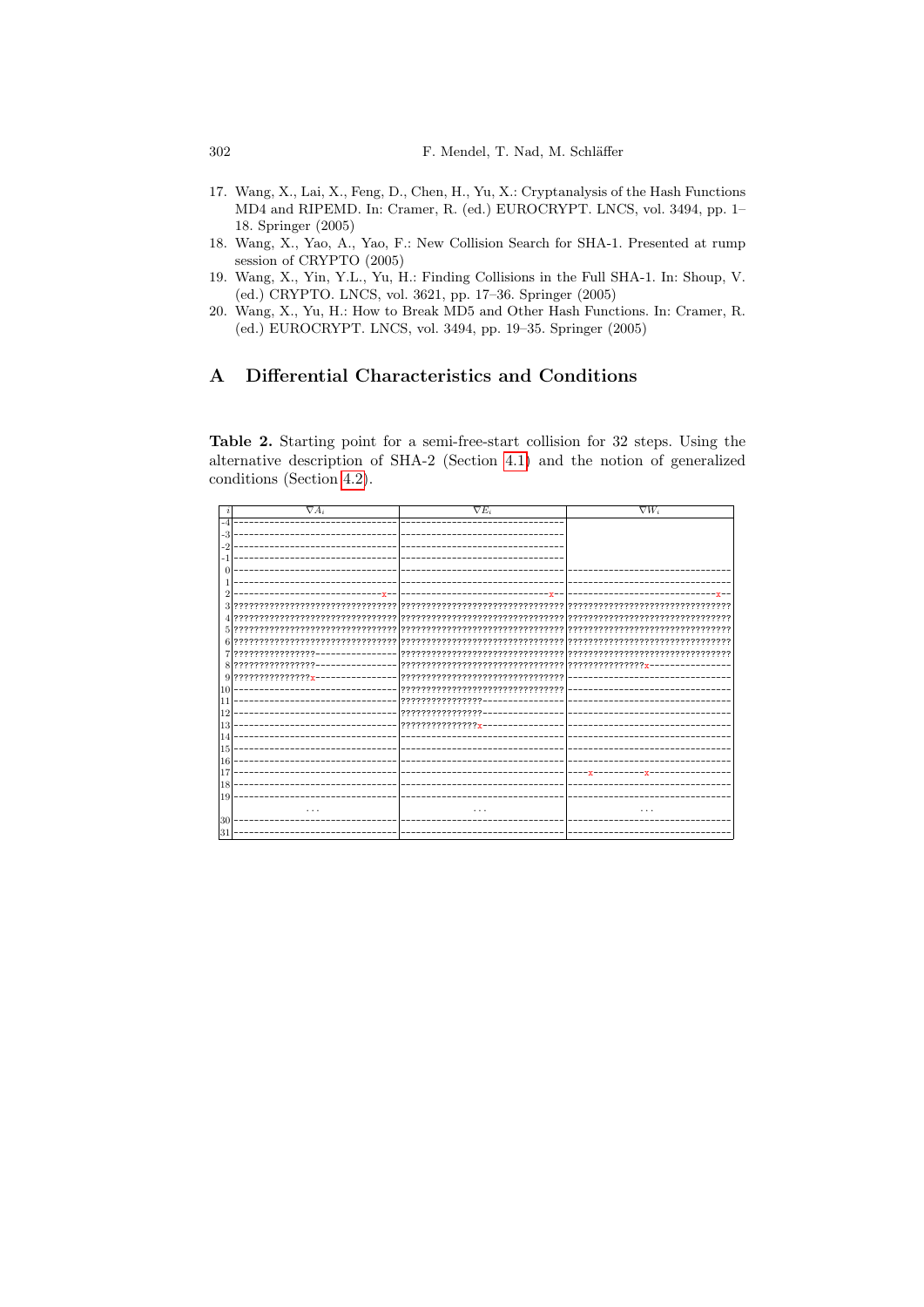|               | $\nabla A_i$                                                                              | $\overline{\nabla}E_i$                                             | $\nabla W_i$                                                        |
|---------------|-------------------------------------------------------------------------------------------|--------------------------------------------------------------------|---------------------------------------------------------------------|
|               |                                                                                           |                                                                    |                                                                     |
|               |                                                                                           |                                                                    |                                                                     |
|               |                                                                                           |                                                                    |                                                                     |
|               |                                                                                           |                                                                    |                                                                     |
|               |                                                                                           |                                                                    |                                                                     |
|               |                                                                                           | $-0$ -0---1--1----1-0-0-------011-                                 |                                                                     |
| $\mathcal{D}$ |                                                                                           | $-0$ --u-- $ -1$ -1-1000-1--11101101---1--1u0-                     |                                                                     |
| 3             | 10n10nnn1n0n-11n1u01u11000uu0n0n -1n1n10un0un101-n1n1n0110un0u0n0 uu-un-----un---n-u-uu-n |                                                                    |                                                                     |
|               |                                                                                           | --0-1--- -0n0n1nuuun0-1u1unnnuu011n000nn1 1n---1u--uu1u-uu------nn |                                                                     |
| 5             |                                                                                           | -- 0u1nn1n-1010-00001u0101-11101110 01-1-un0-1-1n-nn1u1n0-0un-0-n  | --n                                                                 |
|               |                                                                                           | 00u01un0000000n111u00100101uu11un----nnuu-n-nu---n-                |                                                                     |
|               |                                                                                           |                                                                    | $-n10u000u1un0101nn10n00001n000u1 1n0001un10u0nnn-01n01u10000unnnn$ |
|               |                                                                                           | $-10-1n0-0-1-01-0-1-0---n011-10---u$                               | ------ <b>unnn</b> -                                                |
| 9             |                                                                                           | $-0$ --u00-1-01-1--1---1----n1---0-                                |                                                                     |
| 10            |                                                                                           | ---nunn-                                                           |                                                                     |
| 11            |                                                                                           | ---0-10----100--0--------1-0-0--                                   |                                                                     |
| 12            |                                                                                           | ---0011----011--1--------0-1-1--                                   |                                                                     |
| 13            |                                                                                           | ---un------unnnn                                                   |                                                                     |
| 14            |                                                                                           | ---00------00000--                                                 |                                                                     |
| 15            |                                                                                           | ---11------11111                                                   |                                                                     |
| 16            |                                                                                           |                                                                    |                                                                     |
| 17            |                                                                                           |                                                                    |                                                                     |
| 18            |                                                                                           |                                                                    |                                                                     |
| 19            |                                                                                           |                                                                    |                                                                     |
| 20            |                                                                                           |                                                                    |                                                                     |
| 21            |                                                                                           |                                                                    |                                                                     |
| 22            |                                                                                           |                                                                    |                                                                     |
| 23            |                                                                                           |                                                                    |                                                                     |
| 24            |                                                                                           |                                                                    |                                                                     |
| 25            |                                                                                           |                                                                    |                                                                     |
| 26            |                                                                                           |                                                                    |                                                                     |
| 27            |                                                                                           |                                                                    |                                                                     |
| 28            |                                                                                           |                                                                    |                                                                     |
| 29            |                                                                                           |                                                                    |                                                                     |
| 30            |                                                                                           |                                                                    |                                                                     |
| 31            |                                                                                           |                                                                    |                                                                     |
|               |                                                                                           |                                                                    |                                                                     |

Table 3. Characteristic for a semi-free-start collision for 32 steps of SHA-256.

Table 4. Semi-free-start collision for 32 steps of SHA-256.

| $h_0$         |  |  |  | 764d264f 268a3366 285fecb1 4c389b22 75cd568d f5c8f99b 6e7a3cc3 1b4ea134 |  |
|---------------|--|--|--|-------------------------------------------------------------------------|--|
| $h_0^*$       |  |  |  | 764d264f 268a3366 285fecb1 4c389b22 75cd568d f5c8f99b 6e7a3cc3 1b4ea134 |  |
| $\Delta h_0$  |  |  |  |                                                                         |  |
|               |  |  |  | 52a600a8 2c3b8434 ea92dfcf d4eaf9ad b77fe08d 7c50e542 69c783a6 86a14e10 |  |
| m             |  |  |  | baf88b0b 12665efb ce7c3a31 3030f09d 9bd52eb8 7549997e fa976e0d 86ebacbc |  |
| m             |  |  |  | 52a600a8 2c3b8434 ea92dfcb 0cdba38b f514e39d 7a5bb4cb ee6bcba6 c58f6a0f |  |
|               |  |  |  | b2f78b0b 12665efb ce7c3a31 3030f09d 9bd52eb8 7549997e fa976e0d 86ebacbc |  |
| $\varDelta m$ |  |  |  | 00000000 00000000 00000004 d8315a26 426b0310 060b5189 87ac4800 432e241f |  |
|               |  |  |  |                                                                         |  |
| $h_1$         |  |  |  | d0b41ffa e1f519a2 e3cad2ed a19d5795 906ac05f c995f6c8 cf309f95 9fb9ca57 |  |
| $h_1^*$       |  |  |  | d0b41ffa e1f519a2 e3cad2ed a19d5795 906ac05f c995f6c8 cf309f95 9fb9ca57 |  |
|               |  |  |  |                                                                         |  |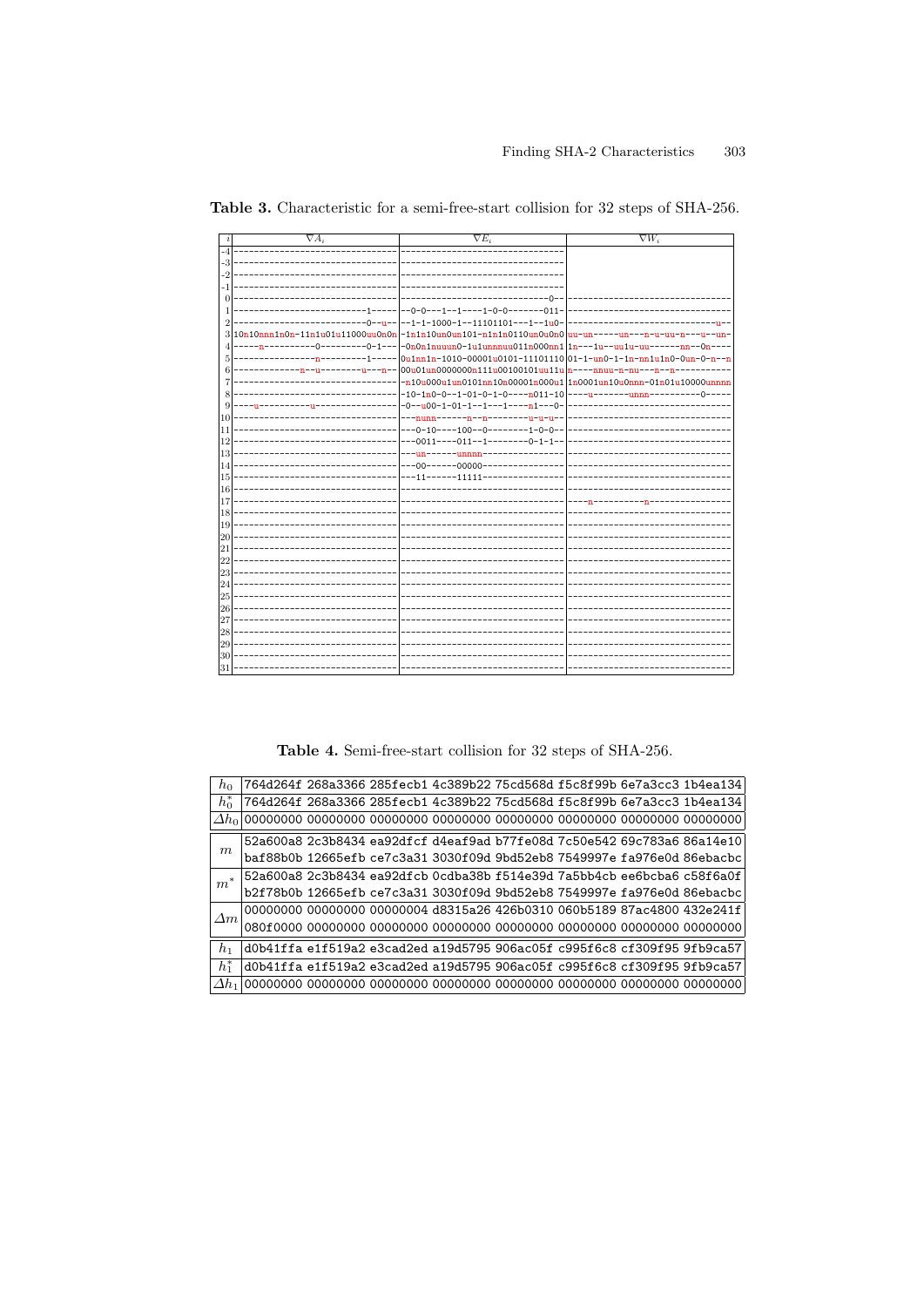Table 5. Set of conditions for the semi-free-start collision for 32 steps.

|    | $i$ set of conditions                                                                                                                                                                                                                                                                                                                                                                                                                                                                                                                                                                                 |                   |
|----|-------------------------------------------------------------------------------------------------------------------------------------------------------------------------------------------------------------------------------------------------------------------------------------------------------------------------------------------------------------------------------------------------------------------------------------------------------------------------------------------------------------------------------------------------------------------------------------------------------|-------------------|
|    | $0   E_{0,2} = 0$                                                                                                                                                                                                                                                                                                                                                                                                                                                                                                                                                                                     |                   |
|    | $1 A_{1,5}=1, A_{1,2} \neq A_{0,2}, A_{1,0}=E_{1,0}, E_{1,1}=1, E_{1,2}=1, E_{1,3}=0, E_{1,11}=0, E_{1,13}=0, E_{1,15}=1, E_{1,20}=1, E_{1,23}=1, 13$                                                                                                                                                                                                                                                                                                                                                                                                                                                 |                   |
|    | $E_{1,27} = 0, E_{1,29} = 0$<br>$2 A_{2,2}=1, A_{2,5}=0, A_{2,0}=A_{1,0}, A_{2,4}\neq A_{1,4}, A_{2,11}=A_{1,11}, A_{2,14}\neq A_{1,14}, A_{2,16}=A_{1,16}, A_{2,20}=A_{1,20}, A_{2,22}=A_{1,22},$                                                                                                                                                                                                                                                                                                                                                                                                    |                   |
|    | $A_{2,24} \neq A_{1,24}, A_{2,25} \neq A_{1,25}, A_{2,26} \neq A_{1,26}, A_{2,29} \neq A_{1,29}, A_{2,23} = A_{2,11}, A_{2,22} = A_{2,13}, A_{2,25} \neq A_{2,14}, E_{2,1} = 0, E_{2,2} = 1, E_{2,1} = 0$                                                                                                                                                                                                                                                                                                                                                                                             |                   |
|    | $E_{2,3} = 1, E_{2,6} = 1, E_{2,10} = 1, E_{2,11} = 0, E_{2,12} = 1, E_{2,13} = 1, E_{2,14} = 0, E_{2,15} = 1, E_{2,16} = 1, E_{2,17} = 1, E_{2,20} = 1, E_{2,22} = 0, E_{2,33} = 1, E_{3,34} = 1, E_{3,35} = 1, E_{3,36} = 1, E_{3,37} = 1, E_{3,38} = 1, E_{3,39} = 1, E_{3,30} = 1, E_{$                                                                                                                                                                                                                                                                                                           |                   |
|    | $E_{2,23} = 0, E_{2,24} = 0, E_{2,25} = 1, E_{2,27} = 1, E_{2,29} = 1, E_{2,5} \neq E_{1,5}, E_{2,21} = E_{2,7}$                                                                                                                                                                                                                                                                                                                                                                                                                                                                                      |                   |
|    | $W_{2,2} = 1, W_{2,30} \neq W_{2,13}, W_{2,23} \neq W_{2,19}$                                                                                                                                                                                                                                                                                                                                                                                                                                                                                                                                         |                   |
|    | $3 A_{3,0}=0, A_{3,1}=0, A_{3,2}=0, A_{3,3}=0, A_{3,4}=1, A_{3,5}=1, A_{3,6}=0, A_{3,7}=0, A_{3,8}=0, A_{3,9}=1, A_{3,10}=1, A_{3,11}=1, 92$<br>$A_{3,12} = 1, A_{3,13} = 0, A_{3,14} = 1, A_{3,15} = 1, A_{3,16} = 0, A_{3,17} = 1, A_{3,18} = 1, A_{3,20} = 0, A_{3,21} = 0, A_{3,22} = 0, A_{3,23} = 1, A_{3,24} = 0, A_{3,25} = 0, A_{3,36} = 0, A_{3,37} = 0, A_{3,38} = 0, A_{3,39} = 0, A_{3,30} = 0, A_{3,31} = 0, A_{3,32} = 0,$                                                                                                                                                             |                   |
|    | $A_{3,24} = 0$ , $A_{3,25} = 0$ , $A_{3,26} = 0$ , $A_{3,27} = 0$ , $A_{3,28} = 1$ , $A_{3,29} = 0$ , $A_{3,30} = 0$ , $A_{3,31} = 1$ , $E_{3,0} = 0$ , $E_{3,1} = 0$ , $E_{3,2} = 0$ , $E_{3,3} = 1$ ,                                                                                                                                                                                                                                                                                                                                                                                               |                   |
|    | $E_{3,4} = 0, E_{3,5} = 0, E_{3,6} = 1, E_{3,7} = 0, E_{3,8} = 1, E_{3,9} = 1, E_{3,10} = 0, E_{3,11} = 0, E_{3,12} = 1, E_{3,13} = 0, E_{3,14} = 1, E_{3,15} = 0, E_{3,16} = 0, E_{3,17} = 0, E_{3,18} = 0, E_{3,19} = 0, E_{3,10} = 0, E_{3,11} = 0, E_{3,12} = 0, E_{3,14} = 1, E_{3,15$                                                                                                                                                                                                                                                                                                           |                   |
|    | $E_{3,17} = 1, E_{3,18} = 0, E_{3,19} = 1, E_{3,20} = 0, E_{3,21} = 1, E_{3,22} = 0, E_{3,23} = 0, E_{3,24} = 1, E_{3,25} = 0, E_{3,26} = 1, E_{3,27} = 0, E_{3,28} = 1, E_{3,29} = 1, E_{3,20} = 1, E_{3,21} = 1, E_{3,22} = 1, E_{3,23} = 1, E_{3,24} = 1, E_{3,25} = 1, E_{3,26} = 1,$                                                                                                                                                                                                                                                                                                             |                   |
|    | $E_{3,29} = 0, E_{3,30} = 1$<br>$W_{3,1} = 0$ , $W_{3,2} = 1$ , $W_{3,5} = 1$ , $W_{3,9} = 0$ , $W_{3,11} = 1$ , $W_{3,12} = 1$ , $W_{3,14} = 1$ , $W_{3,16} = 0$ , $W_{3,20} = 0$ , $W_{3,21} = 1$ , $W_{3,27} = 0$ ,                                                                                                                                                                                                                                                                                                                                                                                |                   |
|    | $W_{3,28} = 1, W_{3,30} = 1, W_{3,31} = 1, W_{3,17} = W_{3,0}, W_{3,24} \neq W_{3,3}, W_{3,25} = W_{3,4}, W_{3,10} = W_{3,6}, W_{3,23} \neq W_{3,6}, W_{3,22} = W_{3,7},$                                                                                                                                                                                                                                                                                                                                                                                                                             |                   |
|    | $W_{3,24} \neq W_{3,7}$ , $W_{3,23} = W_{3,8}$ , $W_{3,25} = W_{3,10}$ , $W_{3,17} = W_{3,13}$ , $W_{3,24} \neq W_{3,13}$ , $W_{3,19} = W_{3,15}$ , $W_{3,26} = W_{3,15}$ , $W_{3,22} \neq W_{3,18}$ ,                                                                                                                                                                                                                                                                                                                                                                                                |                   |
|    | $W_{3,29} = W_{3,18}, W_{3,23} = W_{3,19}, W_{3,26} = W_{3,22}$                                                                                                                                                                                                                                                                                                                                                                                                                                                                                                                                       |                   |
|    | $4 A_{4,3}=1, A_{4,5}=0, A_{4,15}=0, A_{4,26}=0, A_{4,0}=A_{2,0}, A_{4,4}\neq A_{2,4}, A_{4,11}=A_{2,11}, A_{4,14}\neq A_{2,14}, A_{4,16}\neq A_{2,16}, A_{4,20}=A_{2,20},$ [67                                                                                                                                                                                                                                                                                                                                                                                                                       |                   |
|    | $A_{4,22} = A_{2,22}, A_{4,24} \neq A_{2,24}, A_{4,29} \neq A_{2,29}, A_{4,17} = A_{4,6}, E_{4,0} = 1, E_{4,1} = 0, E_{4,2} = 0, E_{4,3} = 0, E_{4,4} = 0, E_{4,5} = 0, E_{4,6} = 0, E_{4,7} = 0, E_{4,8} = 0, E_{4,9} = 0, E_{4,10} = 0, E_{4,11} = 0, E_{4,12} = 0, E_{4,13} = 0, E_{4,14} = 0, E_{$<br>$E_{4,7} = 1, E_{4,8} = 1, E_{4,9} = 0, E_{4,10} = 1, E_{4,11} = 1, E_{4,12} = 0, E_{4,13} = 0, E_{4,14} = 0, E_{4,15} = 1, E_{4,16} = 1, E_{4,17} = 1, E_{4,18} = 1, E_{4,19} = 1, E_{4,10} = 1, E_{4,11} = 1, E_{4,12} = 1, E_{4,14} = 1, E_{4,15} = 1, E_{4,16} = 1, E_{4,17} = 1, E_{4$ |                   |
|    | $E_{4,20} = 0, E_{4,21} = 0, E_{4,22} = 1, E_{4,23} = 1, E_{4,24} = 1, E_{4,25} = 0, E_{4,26} = 1, E_{4,27} = 0, E_{4,28} = 0, E_{4,29} = 0, E_{4,30} = 0, E_{4,40} = 0, E_{4,41} = 0, E_{4,42} = 0, E_{4,43} = 0, E_{4,44} = 0, E_{4,45} = 0, E_{4,46} = 0, E_{4,47} = 0, E_{4,48} = 0,$                                                                                                                                                                                                                                                                                                             |                   |
|    | $E_{4,19} \neq A_{3,19}$                                                                                                                                                                                                                                                                                                                                                                                                                                                                                                                                                                              |                   |
|    | $W_{4,4} = 0$ , $W_{4,5} = 0$ , $W_{4,8} = 0$ , $W_{4,9} = 0$ , $W_{4,16} = 1$ , $W_{4,17} = 1$ , $W_{4,19} = 1$ , $W_{4,20} = 1$ , $W_{4,21} = 1$ , $W_{4,22} = 1$ , $W_{4,25} = 1$ ,                                                                                                                                                                                                                                                                                                                                                                                                                |                   |
|    | $W_{4,26} = 1, W_{4,30} = 0, W_{4,31} = 1, W_{4,18} \neq W_{4,1}, W_{4,13} = W_{4,2}, W_{4,23} \neq W_{4,2}, W_{4,10} = W_{4,6}, W_{4,11} \neq W_{4,7}, W_{4,23} = W_{4,12}, W_{4,14} = W_{4,14}, W_{4,15} = W_{4,16}, W_{4,17} = W_{4,18}$<br>$W_{4.27} = W_{4.12}, W_{4.28} = W_{4.13}$                                                                                                                                                                                                                                                                                                             |                   |
|    | $5 A_{5,5}=1, A_{5,15}=0, A_{5,0} \neq A_{4,0}, A_{5,2} \neq A_{4,2}, A_{5,4} \neq A_{4,4}, A_{5,6} \neq A_{4,6}, A_{5,11}=A_{4,11}, A_{5,14}=A_{4,14}, A_{5,16} \neq A_{4,16},$                                                                                                                                                                                                                                                                                                                                                                                                                      |                   |
|    | $A_{5,18} = A_{4,18}, A_{5,20} = A_{4,20}, A_{5,22} = A_{4,22}, A_{5,24} = A_{4,24}, A_{5,25} = A_{4,25}, A_{5,29} \neq A_{4,29}, A_{5,26} = A_{5,3}, A_{5,24} = A_{5,4}$                                                                                                                                                                                                                                                                                                                                                                                                                             |                   |
|    | $A_{5,27} \neq A_{5,6}, E_{5,0} = 0, E_{5,1} = 1, E_{5,2} = 1, E_{5,3} = 1, E_{5,4} = 0, E_{5,5} = 1, E_{5,6} = 1, E_{5,7} = 1, E_{5,9} = 1, E_{5,10} = 0, E_{5,11} = 1, E_{5,12} = 1, E_{5,13} = 1, E_{5,14} = 1, E_{5,15} = 1, E_{5,16} = 1, E_{5,17} = 1, E_{5,18} = 1, E_{5,19} = 1, E_{5,$                                                                                                                                                                                                                                                                                                       |                   |
|    | $E_{5,12} = 0, E_{5,13} = 1, E_{5,14} = 1, E_{5,15} = 0, E_{5,16} = 0, E_{5,17} = 0, E_{5,18} = 0, E_{5,20} = 0, E_{5,21} = 1, E_{5,22} = 0, E_{5,23} = 1, E_{5,25} = 0, E_{5,26} = 0, E_{5,27} = 0, E_{5,28} = 0, E_{5,29} = 0, E_{5,20} = 0, E_{5,21} = 0, E_{5,22} = 0, E_{5,23} = 1,$<br>$E_{5,26} = 1, E_{5,27} = 0, E_{5,28} = 0, E_{5,29} = 1, E_{5,30} = 1, E_{5,31} = 0, E_{1,0} = A_{1,0}$                                                                                                                                                                                                  |                   |
|    | $W_{5,0} = 0$ , $W_{5,3} = 0$ , $W_{5,5} = 0$ , $W_{5,7} = 0$ , $W_{5,8} = 1$ , $W_{5,9} = 0$ , $W_{5,11} = 0$ , $W_{5,12} = 0$ , $W_{5,13} = 1$ , $W_{5,14} = 1$ , $W_{5,15} = 1$ ,                                                                                                                                                                                                                                                                                                                                                                                                                  |                   |
|    | $W_{5,16} = 0$ , $W_{5,17} = 0$ , $W_{5,19} = 0$ , $W_{5,20} = 1$ , $W_{5,22} = 1$ , $W_{5,24} = 0$ , $W_{5,25} = 0$ , $W_{5,26} = 1$ , $W_{5,28} = 1$ , $W_{5,30} = 1$ , $W_{5,31} = 0$ ,                                                                                                                                                                                                                                                                                                                                                                                                            |                   |
|    | $W_{5,29} = W_{5,1}, W_{5,23} = W_{5,2}, W_{5,21} = W_{5,4}, W_{5,29} \neq W_{5,18}$                                                                                                                                                                                                                                                                                                                                                                                                                                                                                                                  |                   |
| 6. | $A_{6,2}=0, A_{6,6}=1, A_{6,15}=1, A_{6,18}=0, A_{6,26}=A_{5,26}, A_{6,26}=A_{6,3}, A_{6,24}\neq A_{6,4}, A_{6,27}\neq A_{6,7}, A_{6,30}\neq A_{6,9}, A_{6,23}\neq A_{6,11},$                                                                                                                                                                                                                                                                                                                                                                                                                         | 73                |
|    | $A_{6,22} \neq A_{6,13}$ , $A_{6,25} = A_{6,14}$ , $A_{6,26} \neq A_{6,17}$ , $E_{6,0} = 1$ , $E_{6,1} = 1$ , $E_{6,2} = 1$ , $E_{6,3} = 1$ , $E_{6,4} = 1$ , $E_{6,5} = 1$ , $E_{6,6} = 0$ , $E_{6,7} = 1$ ,<br>$E_{6,8} = 0, E_{6,9} = 0, E_{6,10} = 1, E_{6,11} = 0, E_{6,12} = 0, E_{6,13} = 1, E_{6,14} = 1, E_{6,15} = 1, E_{6,16} = 1, E_{6,17} = 0, E_{6,18} = 0, E_{6,19} = 0, E_{6,10} = 0, E_{6,11} = 0, E_{6,12} = 0, E_{6,14} = 1, E_{6,15} = 1, E_{6,16} = 1, E_{6,17} = 0, E_{6,18} = 0, E_{$                                                                                          |                   |
|    | $E_{6,20} = 0, E_{6,21} = 0, E_{6,22} = 0, E_{6,23} = 0, E_{6,24} = 0, E_{6,25} = 0, E_{6,26} = 1, E_{6,27} = 1, E_{6,28} = 0, E_{6,29} = 1, E_{6,30} = 0, E_{6,31} = 0, E_{6,32} = 0, E_{6,33} = 0, E_{6,34} = 0, E_{6,35} = 0, E_{6,36} = 0, E_{6,37} = 0, E_{6,38} = 0, E_{6,39} = 0,$                                                                                                                                                                                                                                                                                                             |                   |
|    | $W_{6,11} = 0, W_{6,14} = 0, W_{6,18} = 1, W_{6,19} = 0, W_{6,21} = 0, W_{6,23} = 1, W_{6,24} = 1, W_{6,25} = 0, W_{6,26} = 0, W_{6,31} = 0, W_{6,17} \neq W_{6,0},$                                                                                                                                                                                                                                                                                                                                                                                                                                  |                   |
|    | $W_{6,28} = W_{6,0},\ W_{6,22} = W_{6,1},\ W_{6,7} \neq W_{6,3},\ W_{6,20} = W_{6,3},\ W_{6,8} \neq W_{6,4},\ W_{6,22} = W_{6,5},\ W_{6,10} = W_{6,6},\ W_{6,27} \neq W_{6,6},$                                                                                                                                                                                                                                                                                                                                                                                                                       |                   |
|    | $W_{6,22} = W_{6,7}, W_{6,28} \neq W_{6,7}, W_{6,12} \neq W_{6,8}, W_{6,29} = W_{6,8}, W_{6,13} \neq W_{6,9}, W_{6,30} = W_{6,9}, W_{6,27} \neq W_{6,10}, W_{6,30} = W_{6,15}, W_{6,14} \neq W_{6,16}, W_{6,15} \neq W_{6,16}, W_{6,16} \neq W_{6,17}, W_{6,18} \neq W_{6,19}, W_{6,19} \neq W_{6,10}, W_{6,10} \neq W_{6$<br>$W_{6,20} \neq W_{6,16}$                                                                                                                                                                                                                                                |                   |
|    | $7 A_{7,2}=A_{5,2}, A_{7,6}\neq A_{5,6}, A_{7,18}=A_{5,18}, E_{7,0}=1, E_{7,1}=1, E_{7,2}=0, E_{7,3}=0, E_{7,4}=0, E_{7,5}=0, E_{7,6}=1, E_{7,7}=0,$ [66]                                                                                                                                                                                                                                                                                                                                                                                                                                             |                   |
|    | $E_{7,8} = 0$ , $E_{7,9} = 0$ , $E_{7,10} = 0$ , $E_{7,11} = 0$ , $E_{7,12} = 0$ , $E_{7,13} = 1$ , $E_{7,14} = 0$ , $E_{7,15} = 0$ , $E_{7,16} = 1$ , $E_{7,17} = 0$ , $E_{7,18} = 1$ , $E_{7,19} = 0$ ,                                                                                                                                                                                                                                                                                                                                                                                             |                   |
|    | $E_{7,20} = 0$ , $E_{7,21} = 1$ , $E_{7,22} = 1$ , $E_{7,23} = 1$ , $E_{7,24} = 0$ , $E_{7,25} = 0$ , $E_{7,26} = 0$ , $E_{7,27} = 1$ , $E_{7,28} = 0$ , $E_{7,29} = 1$ , $E_{7,30} = 0$                                                                                                                                                                                                                                                                                                                                                                                                              |                   |
|    | $W_{7,0} = 0$ , $W_{7,1} = 0$ , $W_{7,2} = 0$ , $W_{7,3} = 0$ , $W_{7,4} = 1$ , $W_{7,5} = 0$ , $W_{7,6} = 0$ , $W_{7,7} = 0$ , $W_{7,8} = 0$ , $W_{7,9} = 1$ , $W_{7,10} = 1$ , $W_{7,11} = 1$ ,<br>$W_{7,12} = 0$ , $W_{7,13} = 0$ , $W_{7,14} = 1$ , $W_{7,15} = 0$ , $W_{7,17} = 0$ , $W_{7,18} = 0$ , $W_{7,19} = 0$ , $W_{7,20} = 0$ , $W_{7,21} = 1$ , $W_{7,22} = 0$ , $W_{7,23} = 1$ ,                                                                                                                                                                                                       |                   |
|    | $W_{7,24} = 0$ , $W_{7,25} = 1$ , $W_{7,26} = 1$ , $W_{7,27} = 0$ , $W_{7,28} = 0$ , $W_{7,29} = 0$ , $W_{7,30} = 0$ , $W_{7,31} = 1$ , $W_{7,16} \neq E_{3,16}$                                                                                                                                                                                                                                                                                                                                                                                                                                      |                   |
|    | $8 A_{8,2} = A_{7,2}, A_{8,6} \neq A_{7,6}, A_{8,15} \neq A_{7,15}, A_{8,16} \neq A_{7,16}, A_{8,18} = A_{7,18}, A_{8,27} \neq A_{7,27}, E_{8,0} = 0, E_{8,1} = 1, E_{8,3} = 1, E_{8,4} = 1, 46$                                                                                                                                                                                                                                                                                                                                                                                                      |                   |
|    | $E_{8,5} = 0, E_{8,6} = 0, E_{8,11} = 0, E_{8,13} = 1, E_{8,15} = 0, E_{8,17} = 1, E_{8,18} = 0, E_{8,20} = 1, E_{8,23} = 0, E_{8,25} = 0, E_{8,26} = 0, E_{8,27} = 1, E_{8,28} = 0, E_{8,29} = 0, E_{8,20} = 0, E_{8,21} = 0, E_{8,22} = 0, E_{8,23} = 0, E_{8,24} = 0, E_{8,25} = 0, E_{$                                                                                                                                                                                                                                                                                                           |                   |
|    | $E_{8,29} = 0, E_{8,30} = 1, E_{8,12} = E_{8,7}, E_{8,21} \neq E_{8,8},$<br>$W_{8,5} = 0$ , $W_{8,16} = 0$ , $W_{8,17} = 0$ , $W_{8,18} = 0$ , $W_{8,19} = 1$ , $W_{8,27} = 1$ , $W_{8,0} \neq A_{4,0}$ , $W_{8,1} = A_{4,1}$ , $W_{8,4} \neq A_{4,4}$ , $W_{8,21} = W_{8,0}$ ,                                                                                                                                                                                                                                                                                                                       |                   |
|    | $W_{8,22} = W_{8,1}, W_{8,23} \neq W_{8,2}, W_{8,7} \neq W_{8,3}, W_{8,8} \neq W_{8,4}, W_{8,23} \neq W_{8,6}, W_{8,31} \neq W_{8,10}, W_{8,28} \neq W_{8,13}, W_{8,29} \neq W_{8,14},$                                                                                                                                                                                                                                                                                                                                                                                                               |                   |
|    | $W_{8,30} \neq W_{8,15}, W_{8,31} = W_{8,20}$                                                                                                                                                                                                                                                                                                                                                                                                                                                                                                                                                         |                   |
|    |                                                                                                                                                                                                                                                                                                                                                                                                                                                                                                                                                                                                       |                   |
|    | $E_{9,18} = 1, E_{9,20} = 1, E_{9,21} = 0, E_{9,23} = 1, E_{9,25} = 0, E_{9,26} = 0, E_{9,27} = 1, E_{9,30} = 0, E_{9,14} \neq E_{9,0}, E_{9,13} \neq E_{9,8}, E_{9,22} = E_{9,9}$                                                                                                                                                                                                                                                                                                                                                                                                                    |                   |
|    | $E_{10,28} = 0, E_{10,13} \neq E_{10,0}, E_{10,14} \neq E_{10,0}, E_{10,23} = E_{10,5}, E_{10,20} = E_{10,7}, E_{10,21} \neq E_{10,8}, E_{10,22} \neq E_{10,9}, E_{10,23} = E_{10,9},$                                                                                                                                                                                                                                                                                                                                                                                                                |                   |
|    | $E_{10,23} = E_{10,10}, E_{10,29} = E_{10,10}, E_{10,30} \neq E_{10,12}, E_{10,31} \neq E_{10,13}, E_{10,29} \neq E_{10,16}, E_{10,22} \neq E_{10,17}, E_{10,24} = E_{10,19}$                                                                                                                                                                                                                                                                                                                                                                                                                         |                   |
|    | $11 A_{11,16} = A_{10,16}, A_{11,27} = A_{10,27}, E_{11,2} = 0, E_{11,4} = 0, E_{11,6} = 1, E_{11,15} = 0, E_{11,18} = 0, E_{11,19} = 0, E_{11,20} = 1, E_{11,25} = 0, 12$                                                                                                                                                                                                                                                                                                                                                                                                                            |                   |
|    | $E_{11,26} = 1, E_{11,28} = 0$<br>$12 \big[ E_{12,2} = 1, E_{12,4} = 1, E_{12,6} = 0, E_{12,15} = 1, E_{12,18} = 1, E_{12,19} = 1, E_{12,20} = 0, E_{12,25} = 1, E_{12,26} = 1, E_{12,27} = 0, E_{12,28} = 0, \boxed{12}$                                                                                                                                                                                                                                                                                                                                                                             |                   |
|    | $E_{12,16} \neq E_{11,16}$                                                                                                                                                                                                                                                                                                                                                                                                                                                                                                                                                                            |                   |
|    |                                                                                                                                                                                                                                                                                                                                                                                                                                                                                                                                                                                                       |                   |
|    | $E_{13,14} \neq E_{13,1}$ , $E_{13,15} \neq E_{13,1}$ , $E_{13,15} = E_{13,2}$ , $E_{13,29} = E_{13,2}$ , $E_{13,21} \neq E_{13,3}$ , $E_{13,30} \neq E_{13,3}$ , $E_{13,22} \neq E_{13,4}$ , $E_{13,31} \neq E_{13,4}$ ,                                                                                                                                                                                                                                                                                                                                                                             |                   |
|    | $E_{13,23} \neq E_{13,5}, E_{13,24} \neq E_{13,6}, E_{13,25} = E_{13,7}, E_{13,13} \neq E_{13,8}, E_{13,14} = E_{13,9}, E_{13,30} = E_{13,11}, E_{13,31} \neq E_{13,12}$<br>$14 \big  E_{14,16} = 0, E_{14,17} = 0, E_{14,18} = 0, E_{14,19} = 0, E_{14,20} = 0, E_{14,27} = 0, E_{14,28} = 0$                                                                                                                                                                                                                                                                                                        | $\overline{7}$    |
|    | $15 E_{15,16}=1, E_{15,17}=1, E_{15,18}=1, E_{15,19}=1, E_{15,20}=1, E_{15,27}=1, E_{15,28}=1$                                                                                                                                                                                                                                                                                                                                                                                                                                                                                                        | $\scriptstyle{7}$ |
|    | $17 W_{17,16}=0, W_{17,27}=0, W_{17,14}\neq W_{4,15}, W_{17,4}=W_{17,2}, W_{17,29}\neq W_{17,20}$                                                                                                                                                                                                                                                                                                                                                                                                                                                                                                     | $\,$ 5 $\,$       |
|    |                                                                                                                                                                                                                                                                                                                                                                                                                                                                                                                                                                                                       |                   |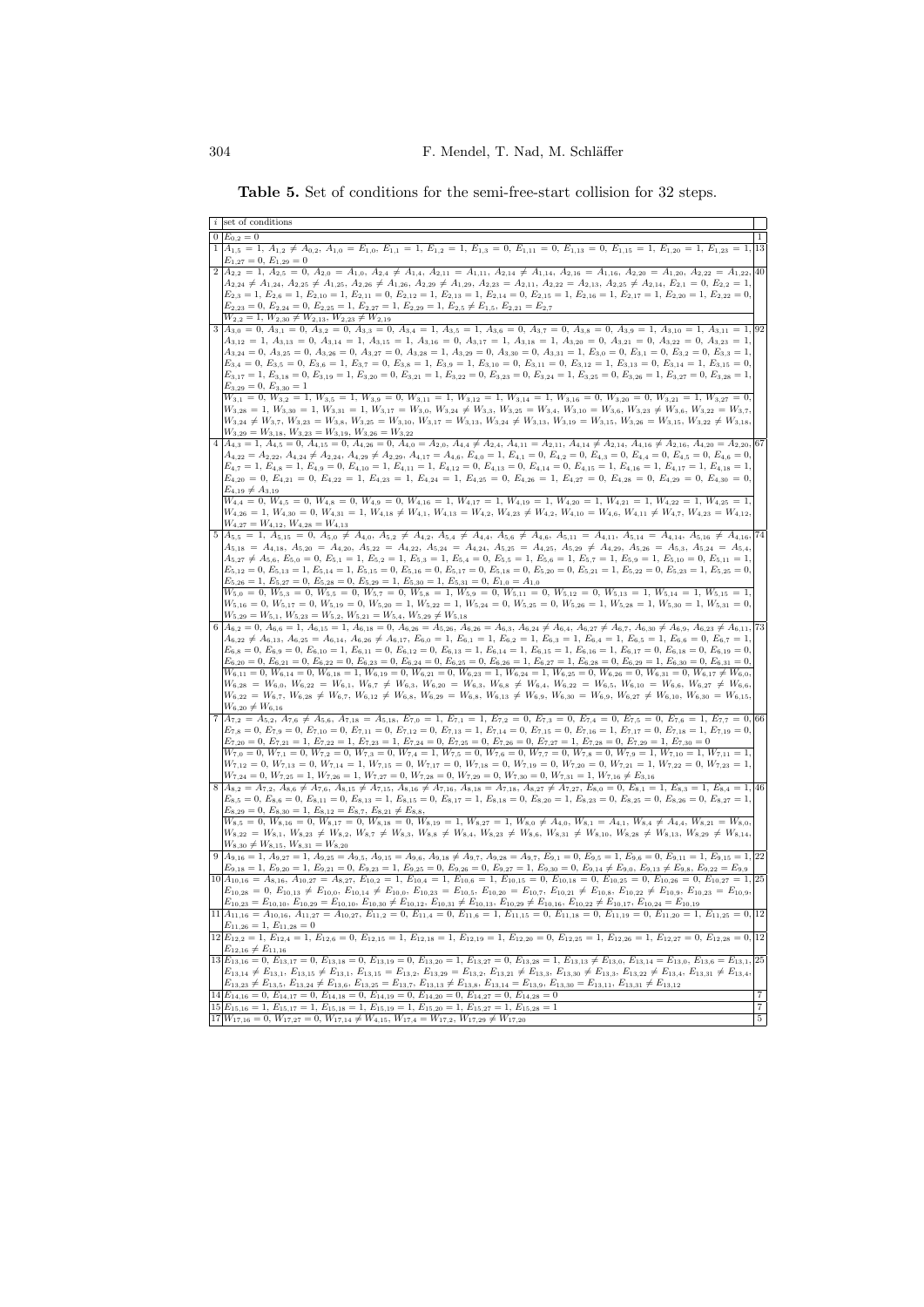| $\boldsymbol{\eta}$ | $\nabla A_i$                      | $\nabla E_i$                      | $\nabla W_i$                     |
|---------------------|-----------------------------------|-----------------------------------|----------------------------------|
| -4                  |                                   |                                   |                                  |
|                     |                                   |                                   |                                  |
| -2                  |                                   |                                   |                                  |
|                     |                                   |                                   |                                  |
|                     |                                   |                                   |                                  |
|                     |                                   |                                   |                                  |
|                     |                                   |                                   |                                  |
|                     |                                   |                                   |                                  |
|                     |                                   |                                   |                                  |
|                     |                                   |                                   |                                  |
|                     |                                   |                                   |                                  |
|                     | ????????????????????????????????? |                                   |                                  |
| 8                   | ????????????????????????????????? |                                   |                                  |
| 9                   | 77777                             |                                   |                                  |
| 10                  |                                   | ????????????????????????????????? |                                  |
| 11                  |                                   | ????????????????????????????????? |                                  |
| 12                  |                                   |                                   | 777<br>77777                     |
| 13                  |                                   | ??????????<br>???????             |                                  |
| 14                  |                                   |                                   |                                  |
| 15                  |                                   |                                   | ???????????????????????????????? |
| 16                  |                                   |                                   |                                  |
| 17                  |                                   |                                   |                                  |
| 18                  |                                   |                                   |                                  |
| 19                  |                                   |                                   |                                  |
| 20                  |                                   |                                   |                                  |
| 21                  |                                   |                                   |                                  |
| 22                  |                                   |                                   |                                  |
| 23                  |                                   |                                   |                                  |
| 24                  |                                   |                                   |                                  |
| 25                  |                                   |                                   |                                  |
| 26                  |                                   |                                   |                                  |

<span id="page-17-0"></span>Table 6. Starting point for a collision for 27 steps of SHA-256.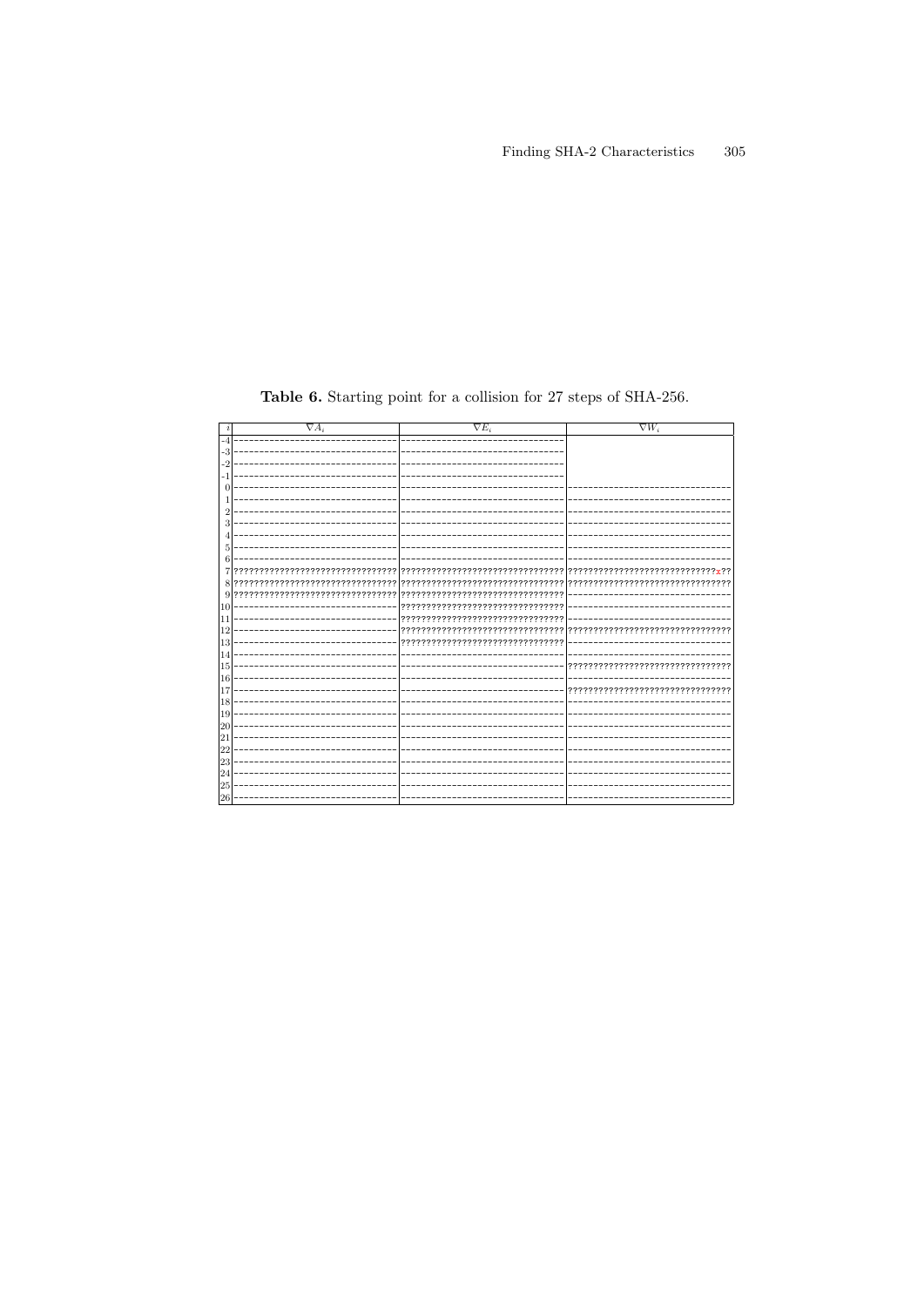|    | $\nabla A_i$ | $\nabla E_i$                                      | $\nabla W_i$                                                      |
|----|--------------|---------------------------------------------------|-------------------------------------------------------------------|
|    |              |                                                   |                                                                   |
|    |              |                                                   |                                                                   |
|    |              |                                                   |                                                                   |
|    |              |                                                   |                                                                   |
|    |              |                                                   |                                                                   |
|    |              |                                                   |                                                                   |
|    |              |                                                   |                                                                   |
|    |              |                                                   |                                                                   |
|    |              |                                                   |                                                                   |
|    |              |                                                   |                                                                   |
|    |              | $-1$ --------0--0-10-1----0-0---                  |                                                                   |
|    |              |                                                   |                                                                   |
| 8  |              | - 0n0n001001u-1u1n01un010n01n00110 -----u--n---n- |                                                                   |
| 9  |              | $- -1n1n1011u011100nn100u10-10000u-$              |                                                                   |
| 10 |              | u00000nuuu10uun01u00n00n110-u-u1                  |                                                                   |
| 11 |              | 0n000uuuuu01010111n-uun01n000n01                  |                                                                   |
| 12 |              | $01--1010u01u---111-010-0--110-$                  | $----110-u----n0--u--n-n-n-nn$                                    |
| 13 |              | 01-10u1nunuuu---1110-1nn11---01-                  |                                                                   |
| 14 |              | -----1-01011----------00--------                  |                                                                   |
| 15 |              |                                                   | -----1-001000---------11-------- 0u1-nn-n-u-1u---11un0uu10u101u0- |
| 16 |              |                                                   |                                                                   |
| 17 |              |                                                   | $---0-1$ nnn $---u-1---10uu0$                                     |
| 18 |              |                                                   |                                                                   |
| 19 |              |                                                   |                                                                   |
| 20 |              |                                                   |                                                                   |
| 21 |              |                                                   |                                                                   |
| 22 |              |                                                   |                                                                   |
| 23 |              |                                                   |                                                                   |
| 24 |              |                                                   |                                                                   |
| 25 |              |                                                   |                                                                   |
| 26 |              |                                                   |                                                                   |

<span id="page-18-1"></span>Table 7. Characteristic for a collision for 27 steps of SHA-256.

<span id="page-18-0"></span>Table 8. Collision for 27 steps of SHA-256.

|                |  |  |  | 6a09e667 bb67ae85 3c6ef372 a54ff53a 510e527f 9b05688c 1f83d9ab 5be0cd19                    |
|----------------|--|--|--|--------------------------------------------------------------------------------------------|
|                |  |  |  | 725a0370 0daa9f1b 071d92df ec8282c1 7913134a bc2eb291 02d33a84 278dfd29                    |
| m              |  |  |  | $\left $ 0c40f8ea d8bd68a0 0ce670c5 5ec7155d 9f6407a8 729fbfe8 aa7c7c08 607ae76d $\right $ |
| $\overline{m}$ |  |  |  | 725a0370 0daa9f1b 071d92df ec8282c1 7913134a bc2eb291 02d33a84 27460e6d                    |
|                |  |  |  | $\vert$ 08c8fbea d8bd68a0 0ce670c5 5ec7155d 9f4425fb 729fbfe8 aa7c7c08 2d32d129 $\vert$    |
|                |  |  |  |                                                                                            |
|                |  |  |  | 04880300 00000000 00000000 00000000 00202253 00000000 00000000 4d483644                    |
|                |  |  |  | 5864015f 133494fa fa42bb35 94bc44f9 29eabb36 9e461e33 2eab27f8 106467c9                    |